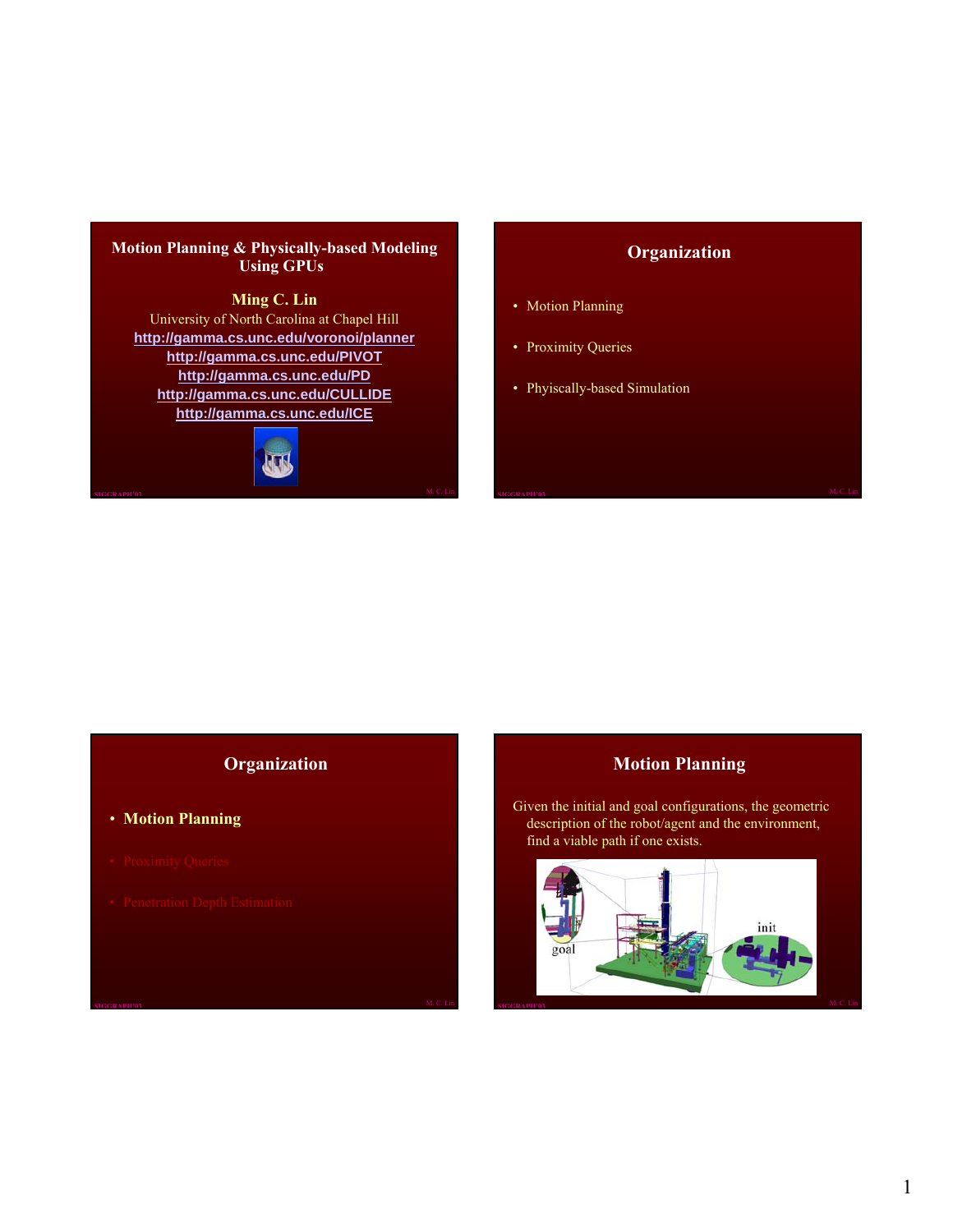#### **Applications**

- Assembly Planning
- Car Painting
- Waste Cleaning
- Character animation
- Virtual human or artificial life
- Molecular docking
- Surgical Planning
- Virtual prototyping
- Pipe layout

# **Two Classes of Planning Algorithms**

- Criticality-based
	- Complete
	- Computational expensive
	- Difficult to implement
- Random Sampling
	- Probablistically complete
	- Simple to implement
	- Fast in practice for most scenarios
	- Performance degrading on narrow passages

# **GVD: Maximally Clear Points**

Points with the largest distance values to nearby obstacles



#### **Planning Based on GVD & MAT**

- O'Dunlaing, Sharir and Yap [1983]
- Canny and Donald [1987]
- Latombe [1991]
- Choset, Burdick, et al. [1994-1999]
- Vleugels and Overmars [1996,1997]
- Guibas, Holleman and Kavraki [1999]
- Wilmarth, Amato and Stiller [1999]

…… and others ……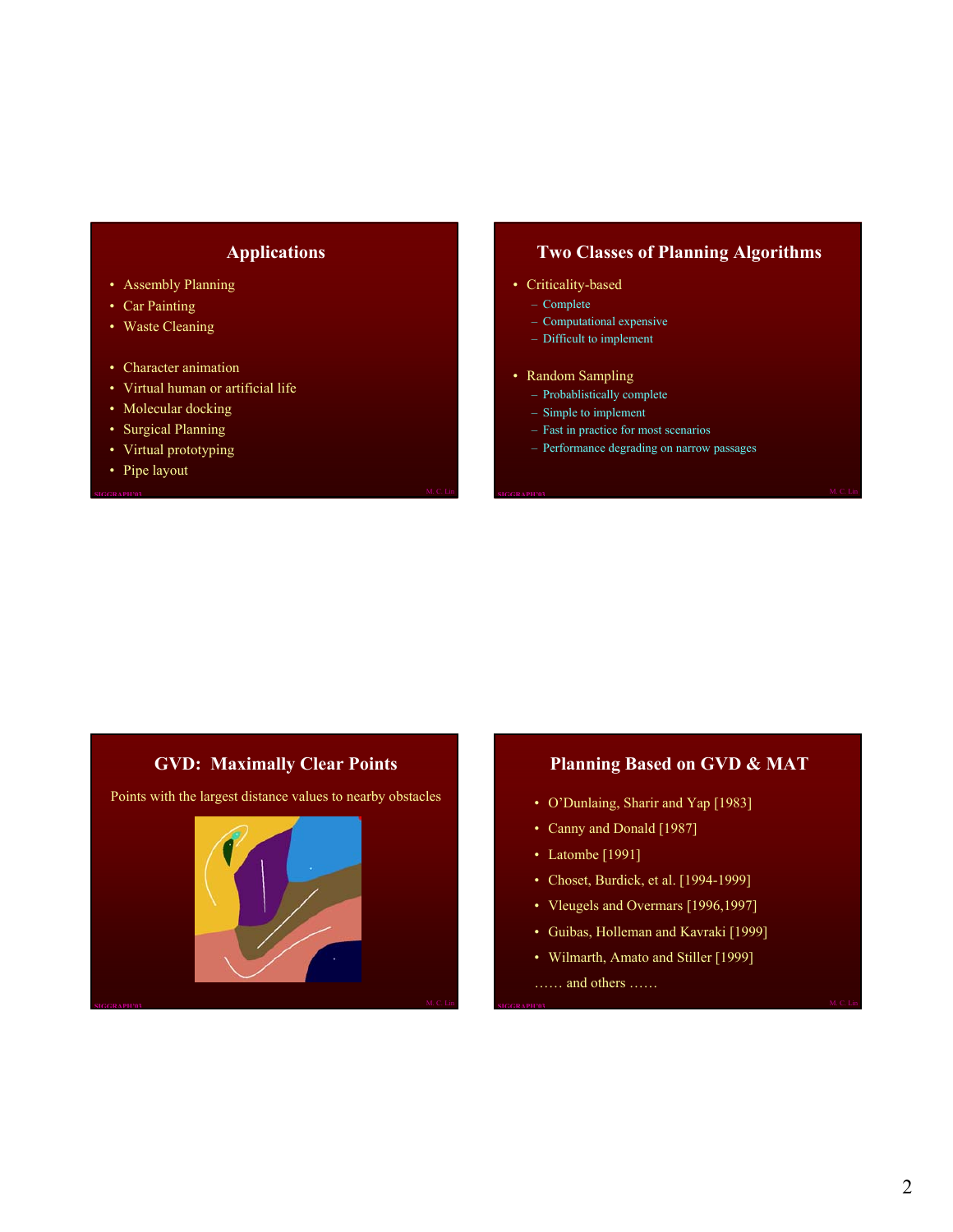#### **Basic Ideas**

- Use of rasterization graphics hardware for real-time motion planning in dynamic environments
- Discrete GVD of any primitive types and approximate distance function with bounded errors
- Simple and "implementation-friendly" acceleration techniques for Voronoi-based robot motion planning
	- Construct Voronoi roadmap
	- Biasing path selection
	- Quick collision rejection test
	- Sampling near medial axis – Reduce search space
	- Establish milestones

#### **Outline**

- **Review: Computing GVD with Graphics Hardware**
- Motion Planning with GVD
- Implementation & Results
- Summary

#### **Voronoi Diagram**

Given a collection of geometric primitives, it is a subdivision of space into cells such that all points in a cell are *closer* to one primitive than to any other



#### **Accelerated Computation of GVD [Hoff et al. SIGGRAPH'99]**

- Compute a discrete Voronoi diagram by rendering a three dimensional distance mesh for each Voronoi site.
- The polygonal mesh is a bounded-error approximation of a distance functions btw a site and a 2D planar grid of points.
- Each site is assigned a unique color & distance mesh rendered in that color.
- For each sample point, the graphics system computes the closest site and the distance to that site using polygon scan-conversion and the Z-buffer depth comparison.



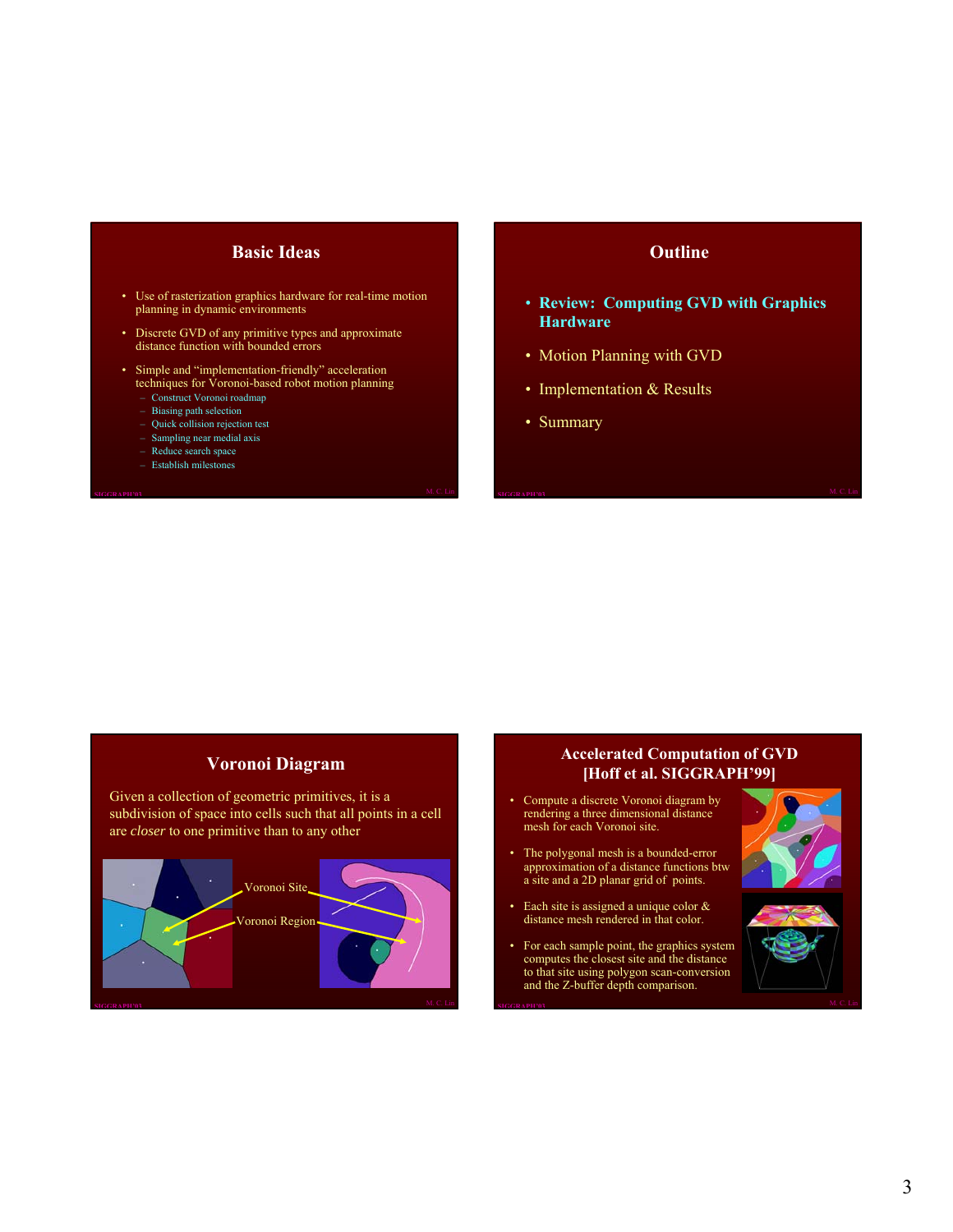

# **3D Voronoi Diagrams**



Graphics hardware can generate one 2D slice at a time



## **Outline**

- Review: Computing GVD with Graphics Hardware
- **Motion Planning with GVD**
- Implementation & Results
- Summary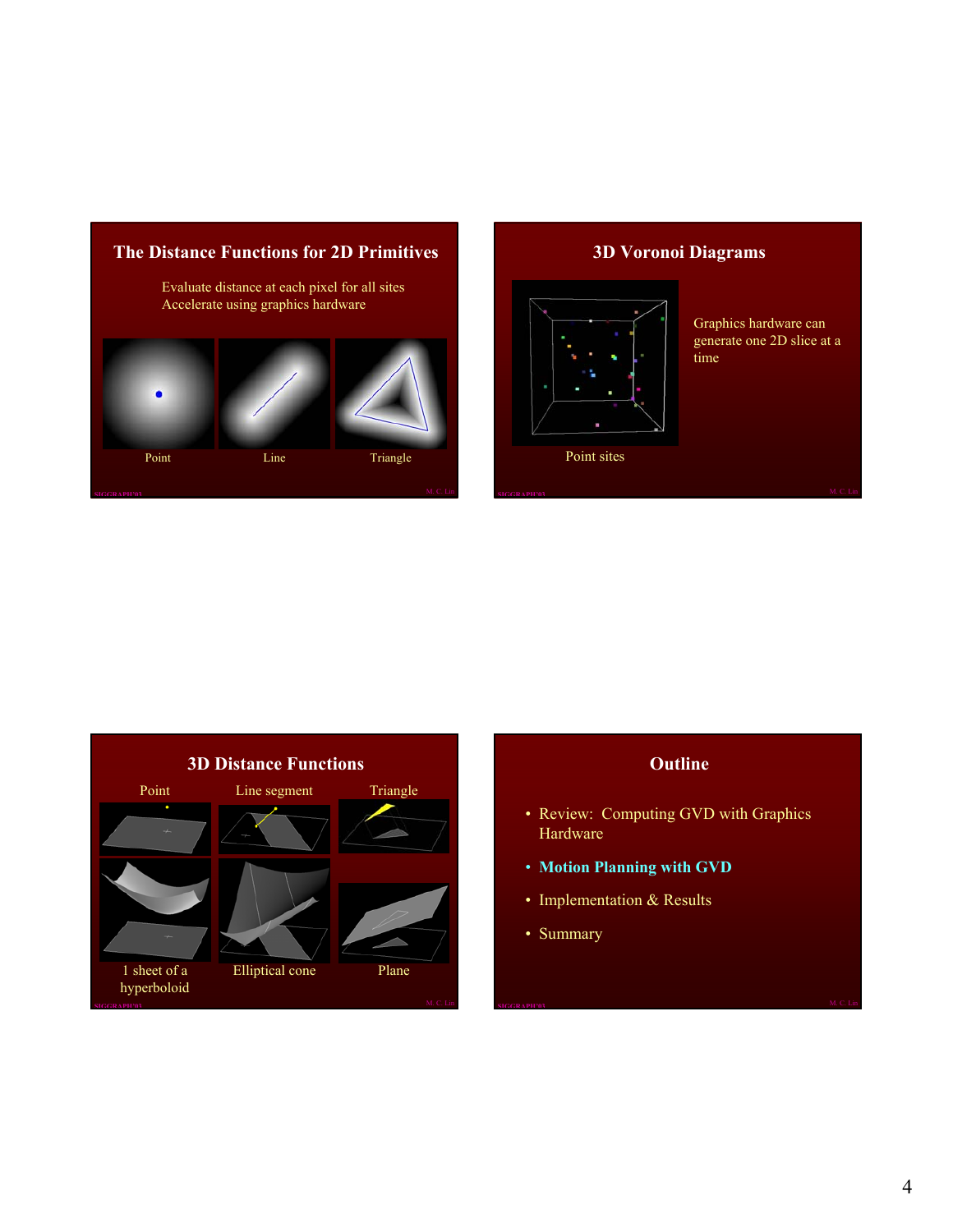#### **Basic Approaches**

- Depth Buffer providing distance function and distance gradient (finite difference)
- Color Buffer building Voronoi graphs
- Combination of Both
	- Compute weighted Voronoi graphs
	- Voronoi vertices used for milestones
	- Weighted edges used for selecting paths
	- Distance values for quick rejection

#### **Voronoi Boundary**

- For each voxel in discrete GVD, associate a color corresponding to an object ID and a distance value to this obstacle.
- To extract the boundary, use continuation method similar to isosurface extraction -- starting from a seed point and step to next by bracketing boundary curves in a 2x2x2 region of sampled points.



#### **Constructing Voronoi Roadmap**

- Identify Voronoi vertices
- Extract Voronoi boundary
- Build Voronoi graph
- Select path based on edge weights
- Incrementally construct Voronoi roadmap
	- local planner (PFF) between milestones
	- quick collision rejection test & exact CD

# **Voronoi Roadmap/Graph for Dynamic Environments**

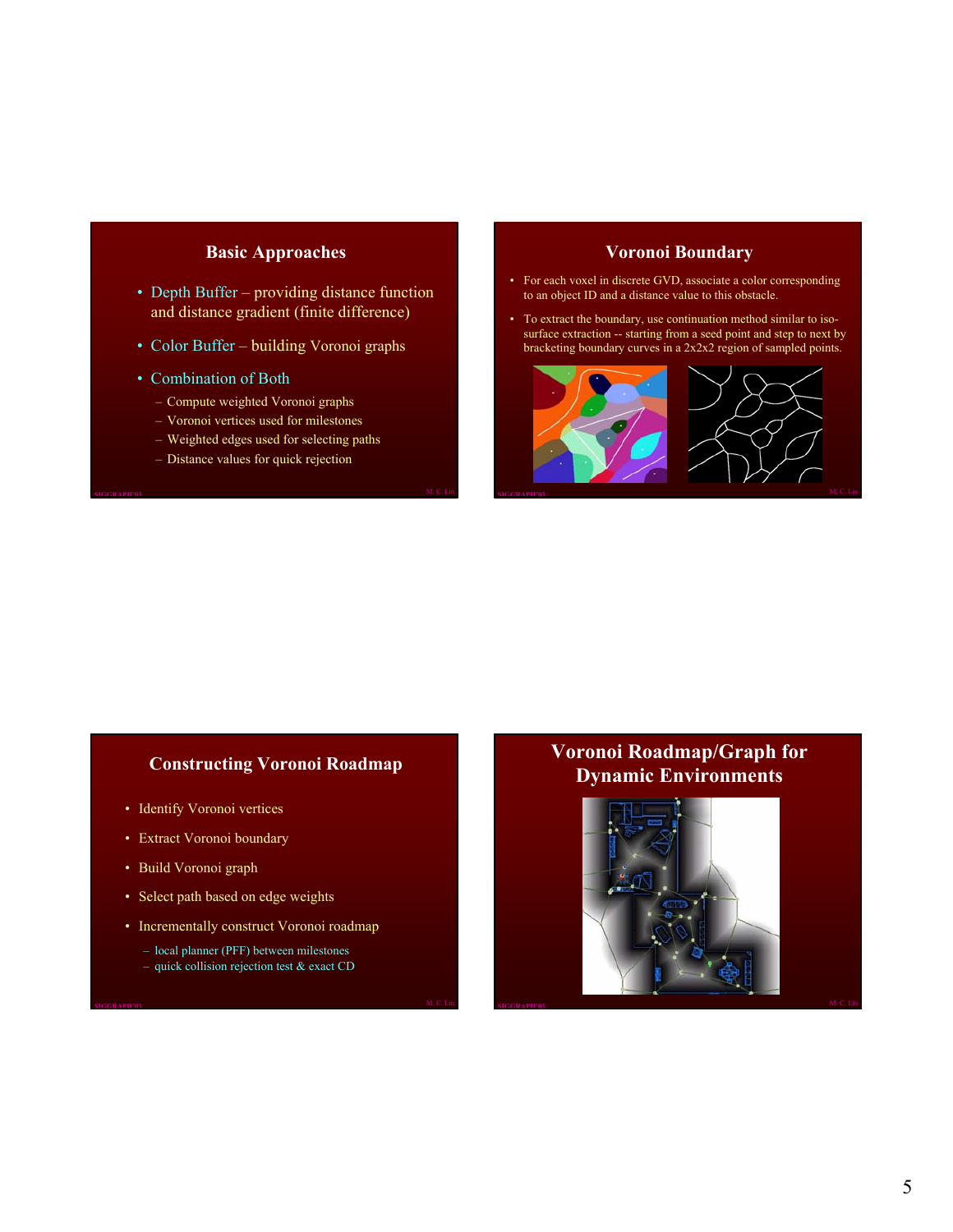#### **Outline**

- Computing GVD with Graphics Hardware
- Motion Planning with GVD
- **Implementation & Results**
- Summary

#### **Planning Using Voronoi Diagrams**

- Use the Voronoi graphs to find the near optimal path (in terms of both path length and clearance to nearby ostacles)
- The graphs are updated on the fly using GPU
- Use the potential field approach to orient the robot
- Applicable to both static and dynamic environments

#### [ **Hoff, et al, ICRA'00]**

#### **Real-time Motion Planning : Static Scene**



Plan motion of piano (arrow) through 100K triangle model



Distance buffer of floorplan used as potential field

#### **Real-time Motion Planning : Dynamic Scene**



around moving furniture



Distance buffer of floor-plan used as potential field

6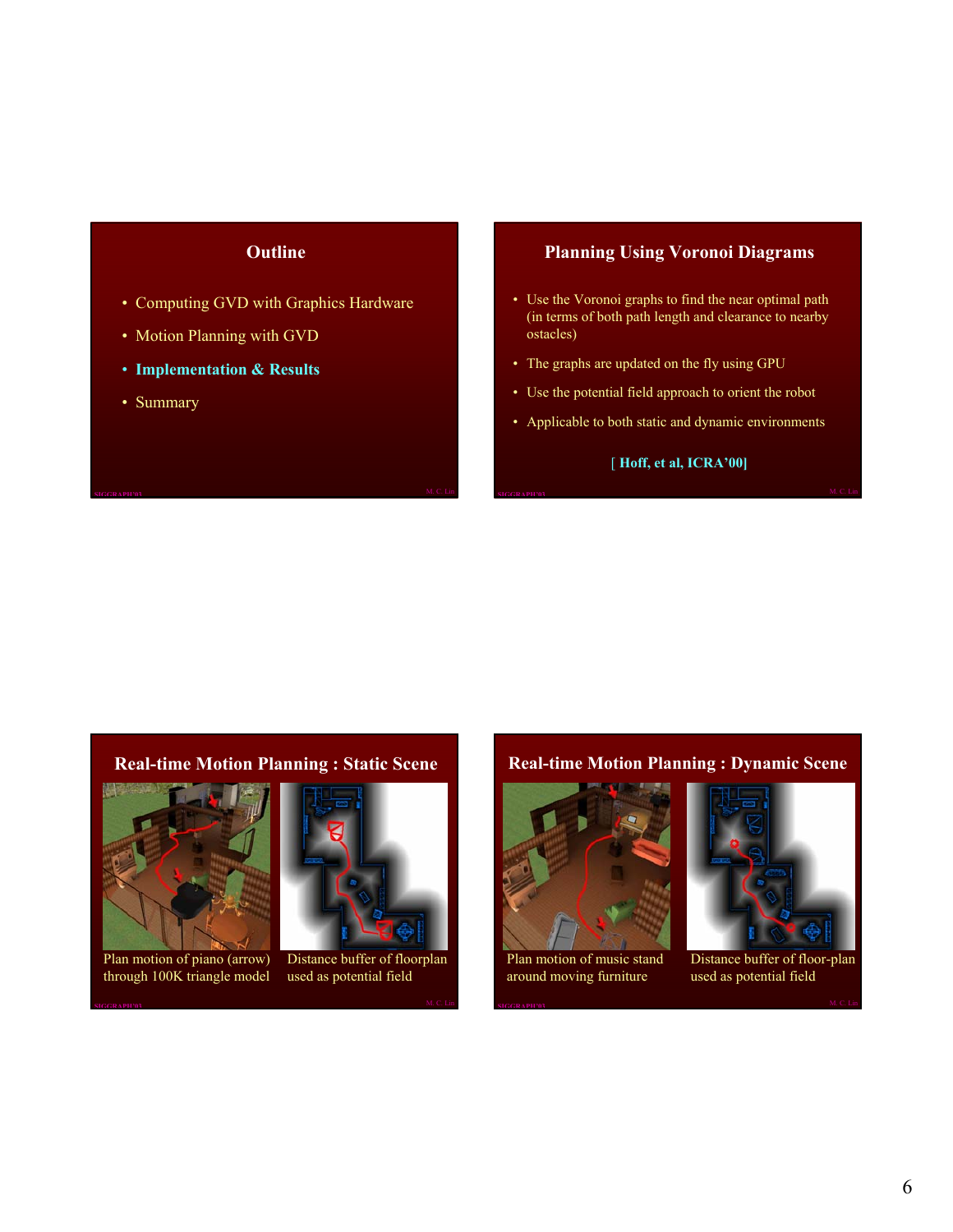#### **Voronoi-Based Sampling**

- Use hardware accelerated computation of generalized Voronoi diagram (GVD) for PRM with Voronoi-based sampling
- Classify narrow passages to select different sampling strategies
- Quick collision rejection tests using hardware computed distance functions
- 25 to 1000% speedup over uniform sampling on preliminary benchmarks

[Pisula**, et al, WAFR'00]**

#### **3D Benchmark (I)**





#### **Voronoi-Based Hybrid Planner**

- Use Voronoi Graphs as the estimated path
- Use the curvature of the path to orient the robot
- When a collision occur, use random sampling to correct the estimated path

[Foskey et al, IROS'01**]**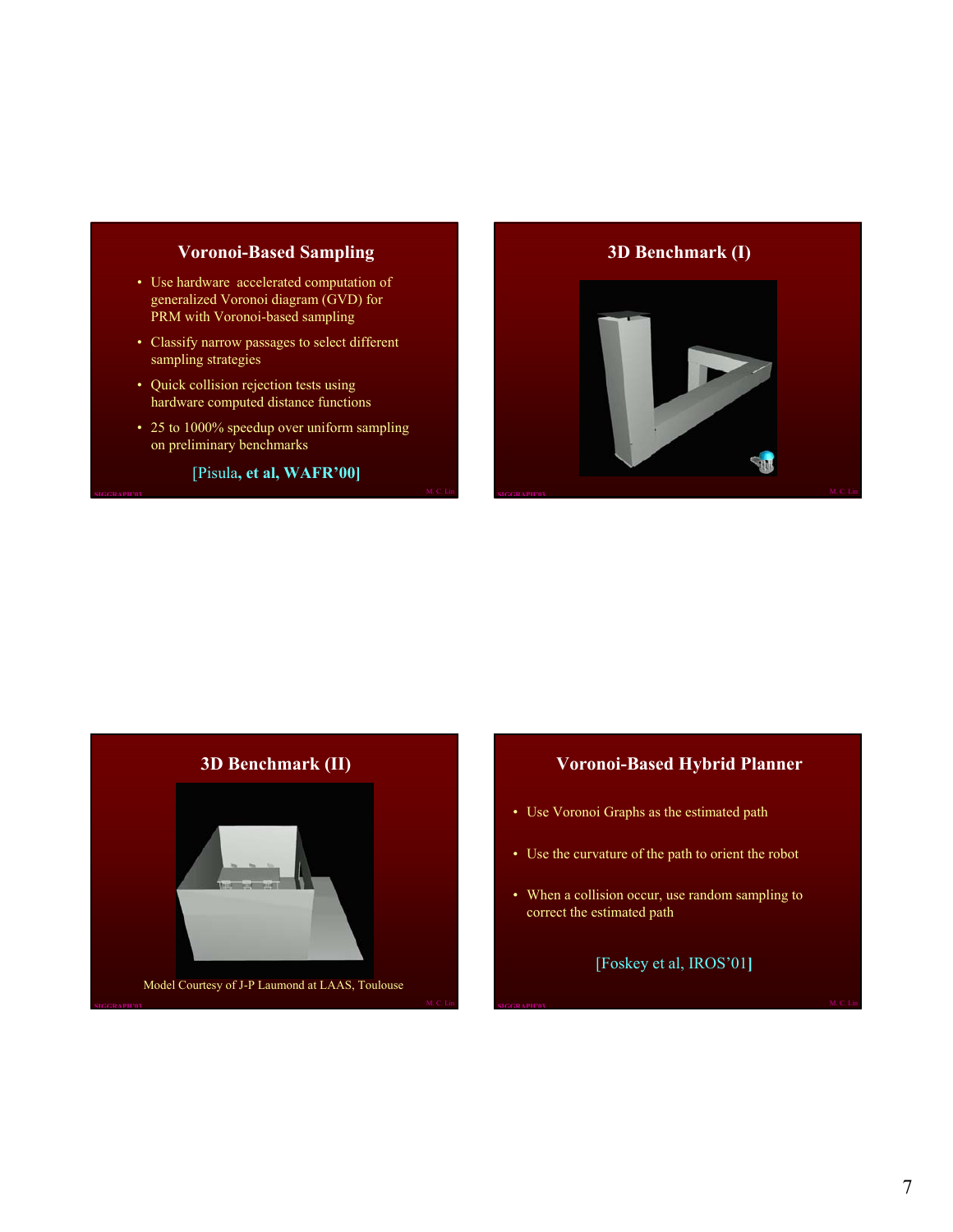

#### **Constraint-Based Motion Planning**

- Transform a motion planning problem into a constraint-based dynamic simulation
- Use hardware accelerated computation of distance fields for potential functions and quick collision rejection
- Applicable to both dynamic and static environments with moving obstacles and multiple collaborative agents

[Garber & Lin'02**]**



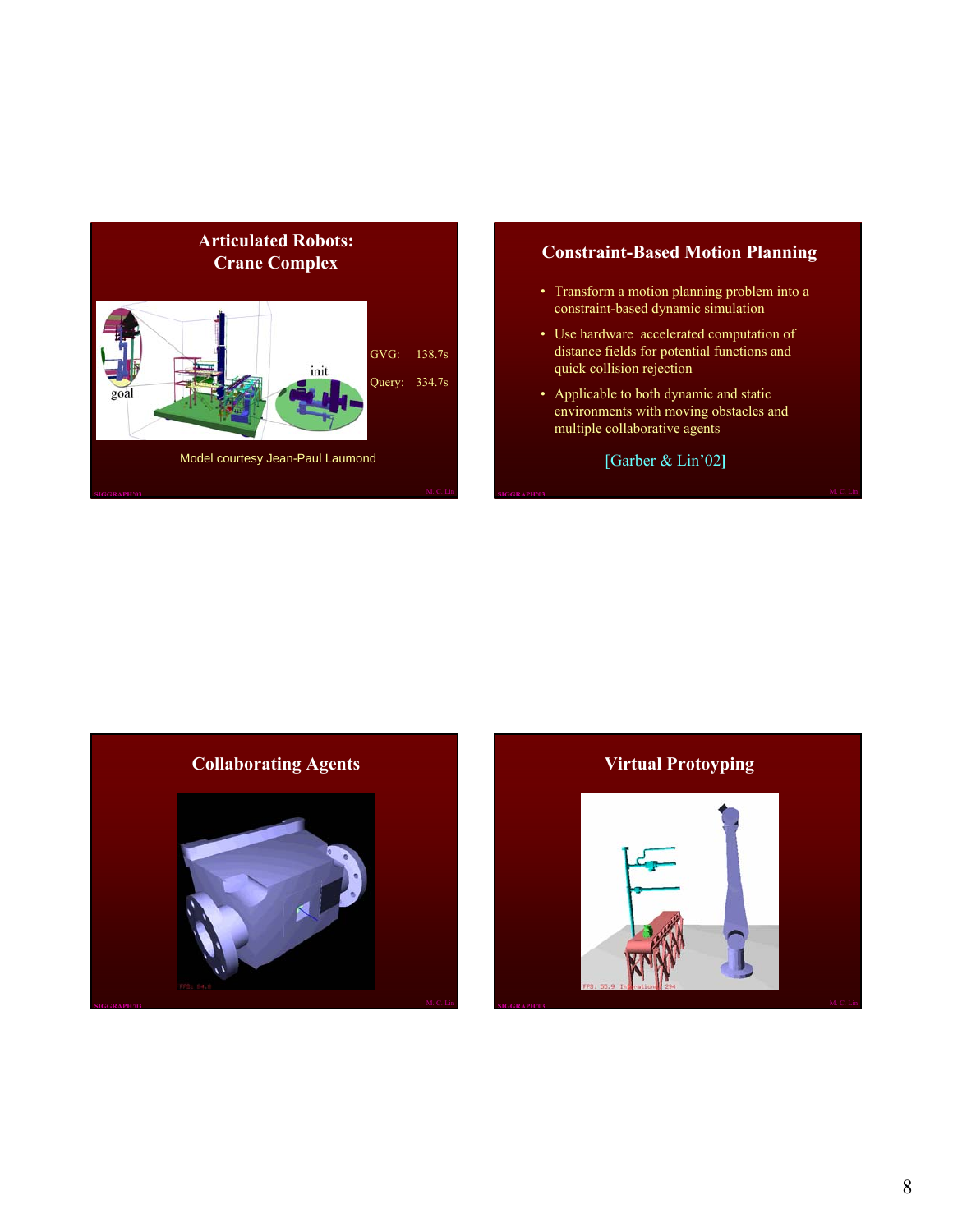#### **Outline**

- Review: Computing GVD with Graphics Hardware
- Motion Planning with GVD
- Implementation & Results
- Summary

#### **Summary**

- Techniques to exploit graphics hardware for *real-time* motion planning of a rigid robot in 3D
- Simple and easy to implement
- Applicable to both static and dynamic environments
- Extended to Voronoi-based sampling for PRM
- Core of the Voronoi-based hybrid-planner
- Central to Constrained Motion Planning

#### **Organization**

- 
- **Proximity Queries**
- 

**Proximity Queries**

*Geometric reasoning of spatial relationships among objects (*in a dynamic environment)

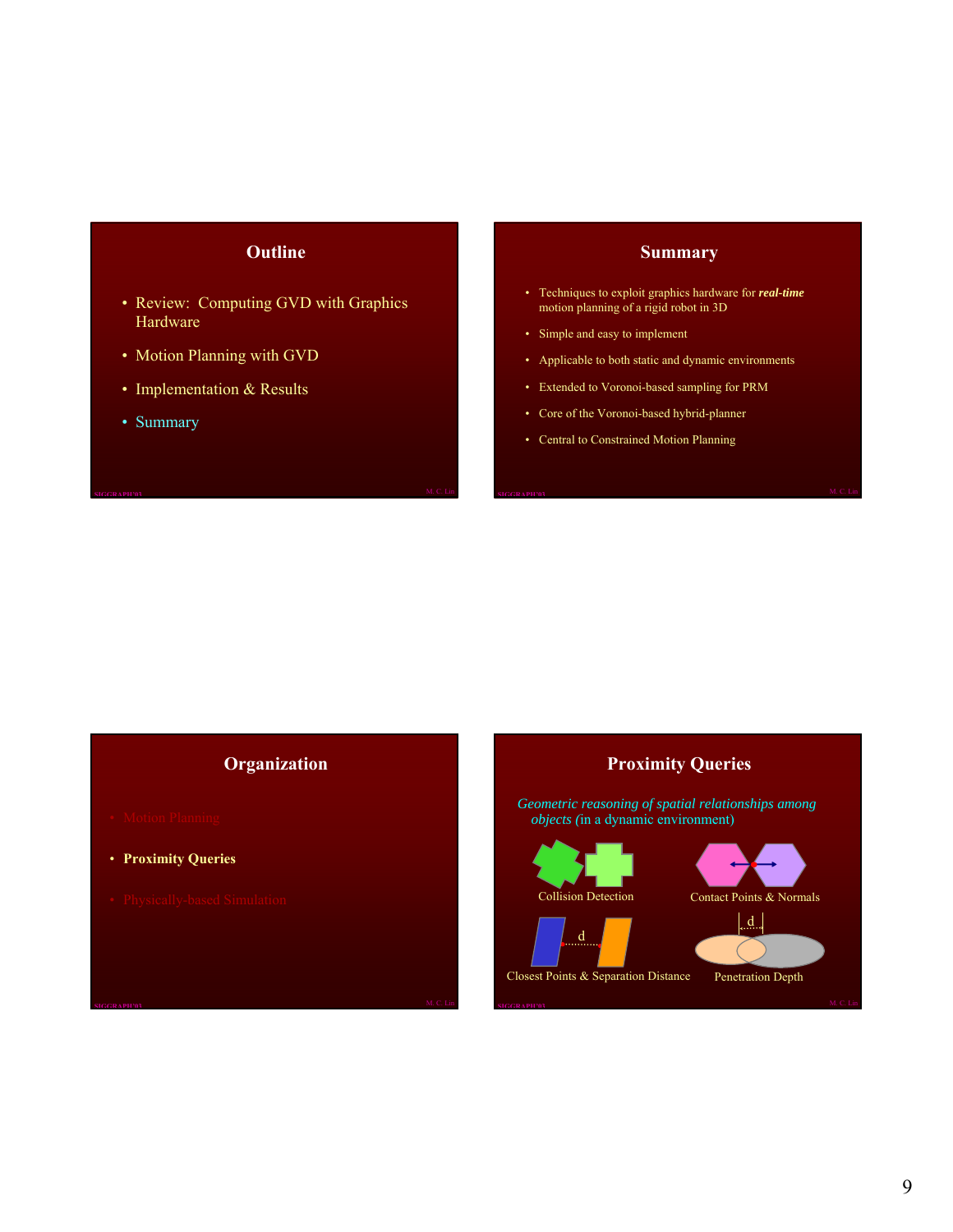# **Applications**

- Dynamic simulation **–** *contact force calculation*
- Haptic Rendering *-- restoring force computation*
- Computer Animation  *motion control*
- Motion Planning  *distance computation*
- Rapid Prototyping  *tolerance verification*
- Virtual Environments *-- interactive manipulation*
- Simulation-Based Design  *interference detection*
- Engineering analysis *testing & validation*
- Medical Training  *contact analysis and handling*
- Education  *simulating physics & mechanics*

#### **Our Approach** Object-space Localization Image-Space Proximity Query Proximity Information CPU Graphics-Hardware **Acceleration** Bounded-Error Approximation Hybrid Approach **[Hoff, Zaferakis, Lin & Manocha, I3D01]**

#### **Related Work**

- Proximity query algorithms
	- Exact, object-space
	- Approximate, image-space
- Distance fields

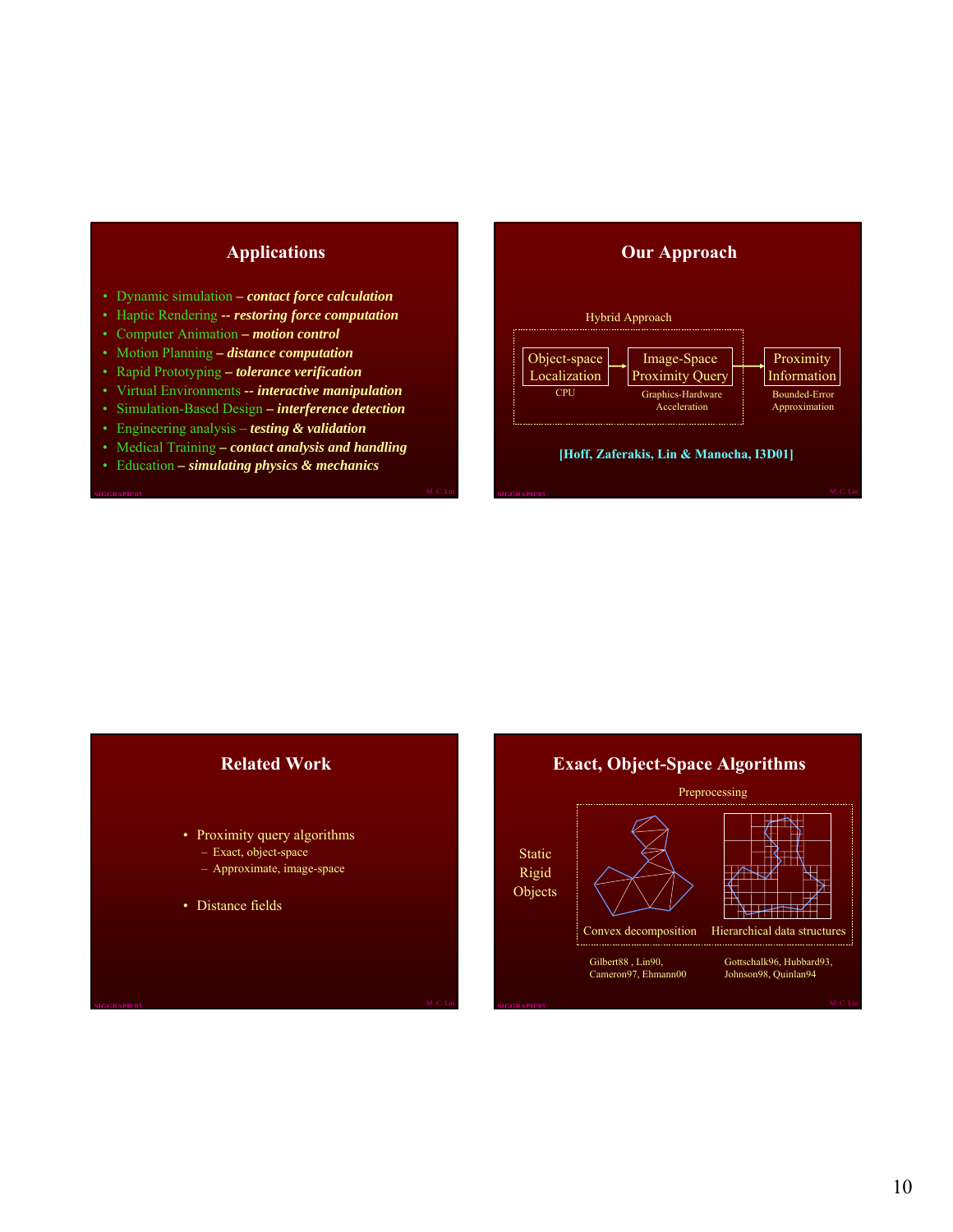

#### **Approximate, Image-Space Algorithms**

Algorithms simplified and accelerated using graphics hardware:

- Visibility: Sutherland74, Catmull75
- Intersections: Rossignac92, Myskowski95, Baciu98
- CSG: Goldfeather86, Rossignac90, Stewart00
- Robot motion-planning: Lengyel90, Hoff00
- Voronoi diagrams: Hoff99

#### Advantages:

- Simplicity
- Bounded error
- Linear complexity
- Robustness

# **Distance Fields**

Distance fields give distance to nearest object from any point:

- Fast marching method Sethian96<br>• Generalized Voronoi diagrams Floff99
- Generalized Voronoi diagrams
	-
- Adaptively-sampled distance fields Frisken00<br>Distance fields for penetration computation Fisher01 • Distance fields for penetration computation





# **Distance Fields**

Voronoi diagram computation using graphics hardware (Hoff99)







Color buffer Depth buffer

Result after compositing distance fields using minimum depth test

11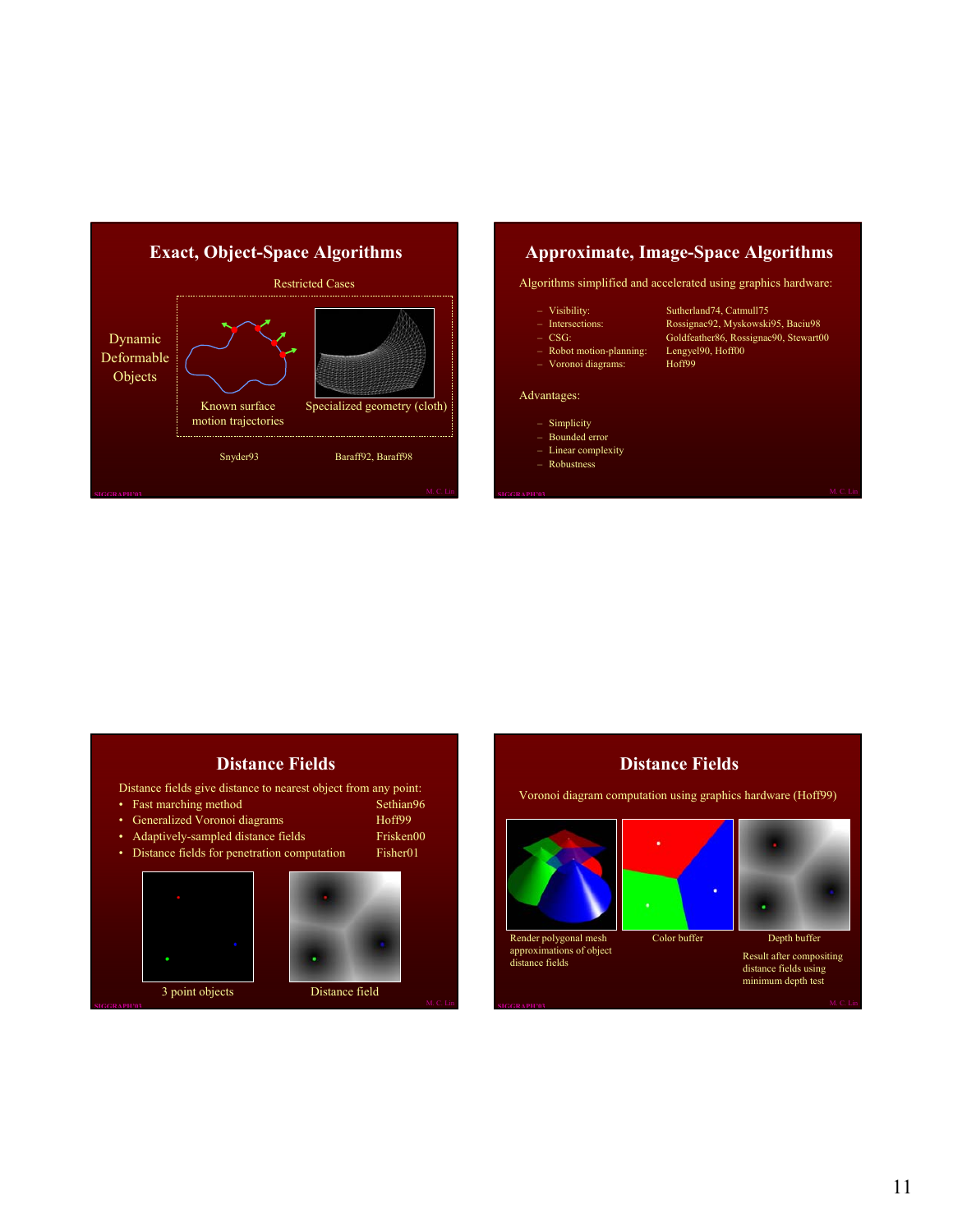# **Our Goal**

Proximity query algorithm with the following properties:

- Performs all proximity queries
- Handles non-convex primitives
- Requires no precomputation or complex data structures
- Fast and efficient
- Robust
- Portable
- Bounded error

No previous algorithm found, even in 2D!

# **Our Hybrid Approach** Image-space proximity queries Coarse object-space geometric localization CPU GPU Balance load by varying localization coarseness and error bound **[Hoff, Zaferakis, Lin & Manocha, I3D01]**



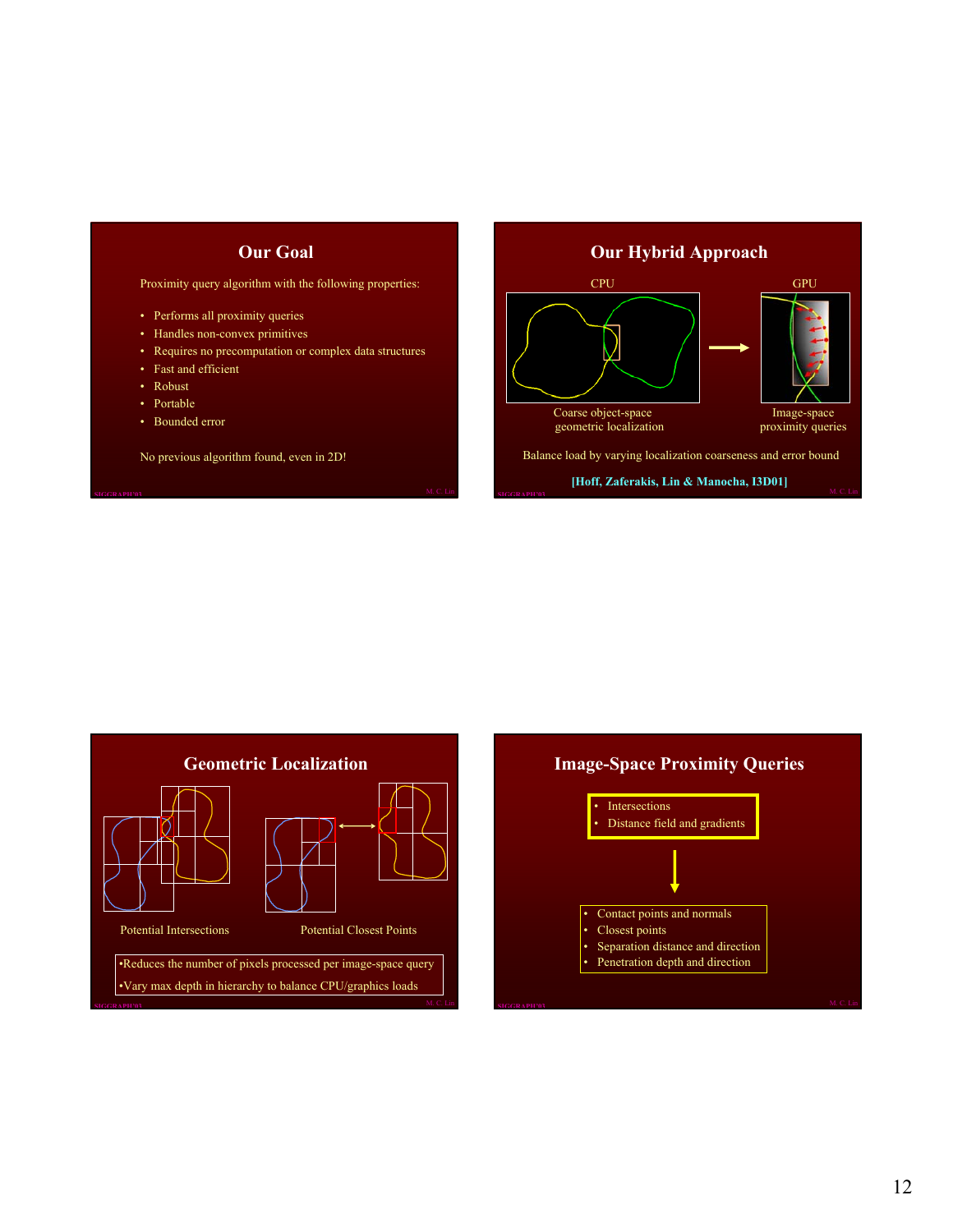

#### **Distance Field and Gradients**



Draw polygon to encode negative sign in a buffer



Central difference to compute gradient at a pixel



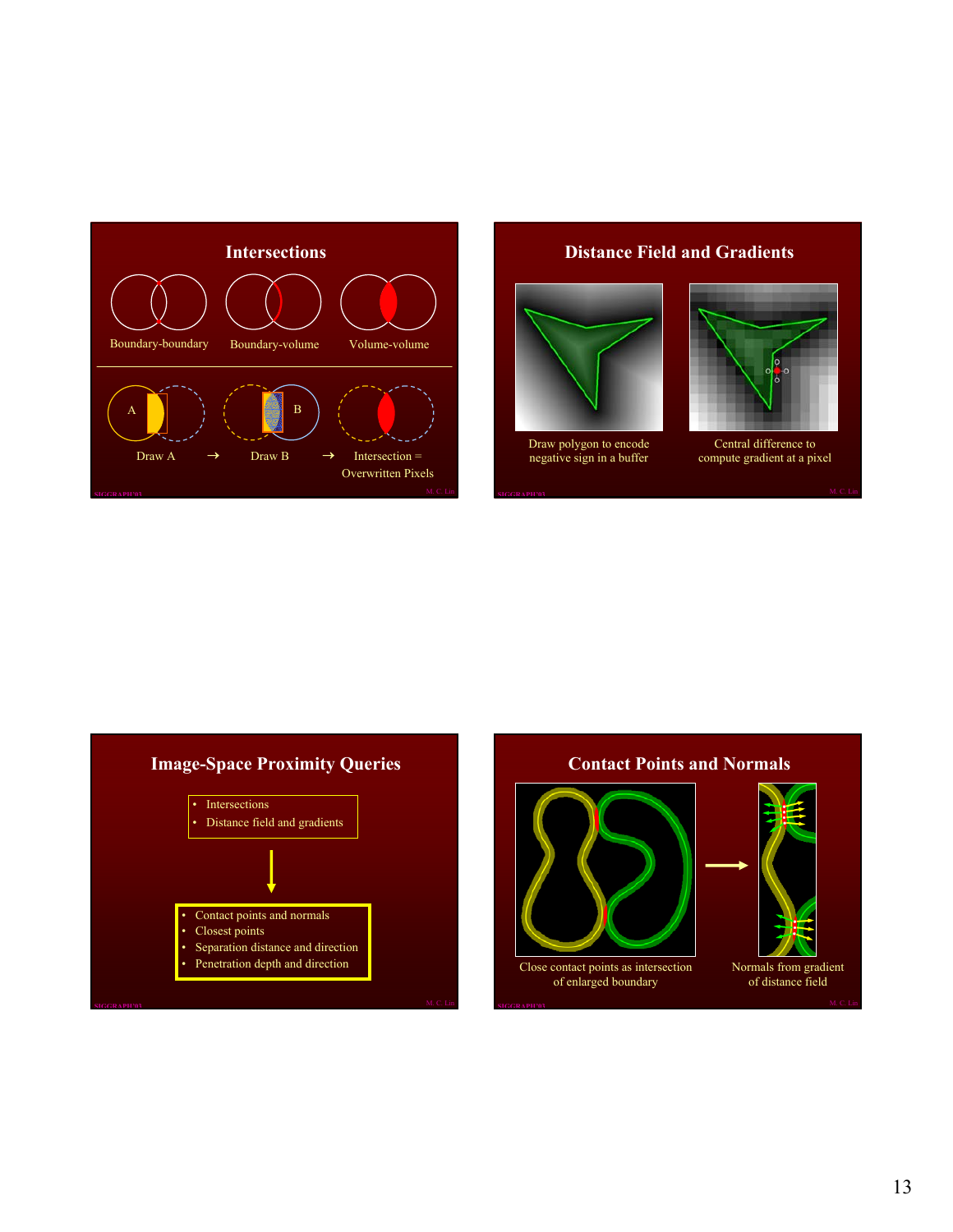





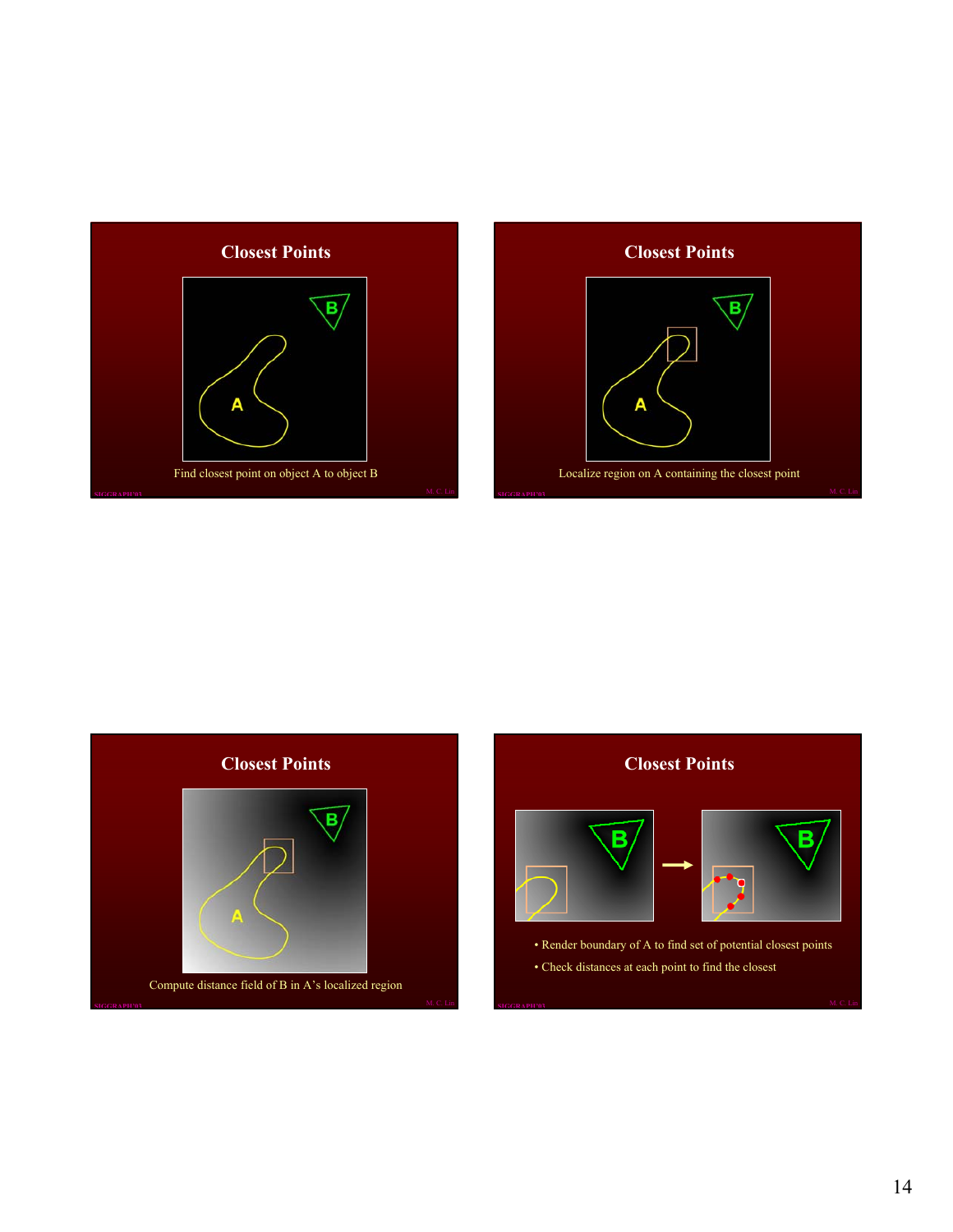# **Separation Distance and Direction**



Distance at closest point = min separation distance Gradient at closest point = separating axis direction





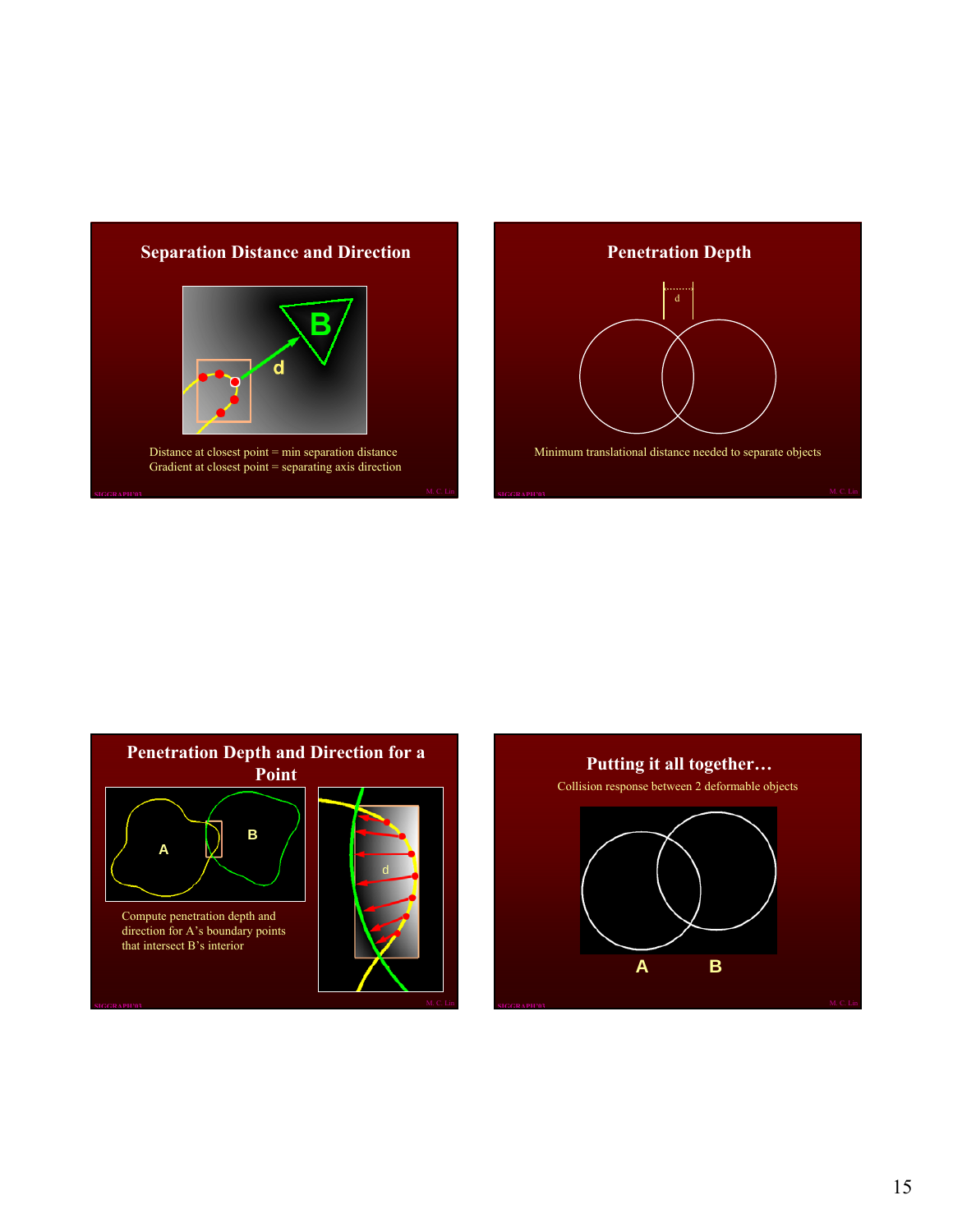





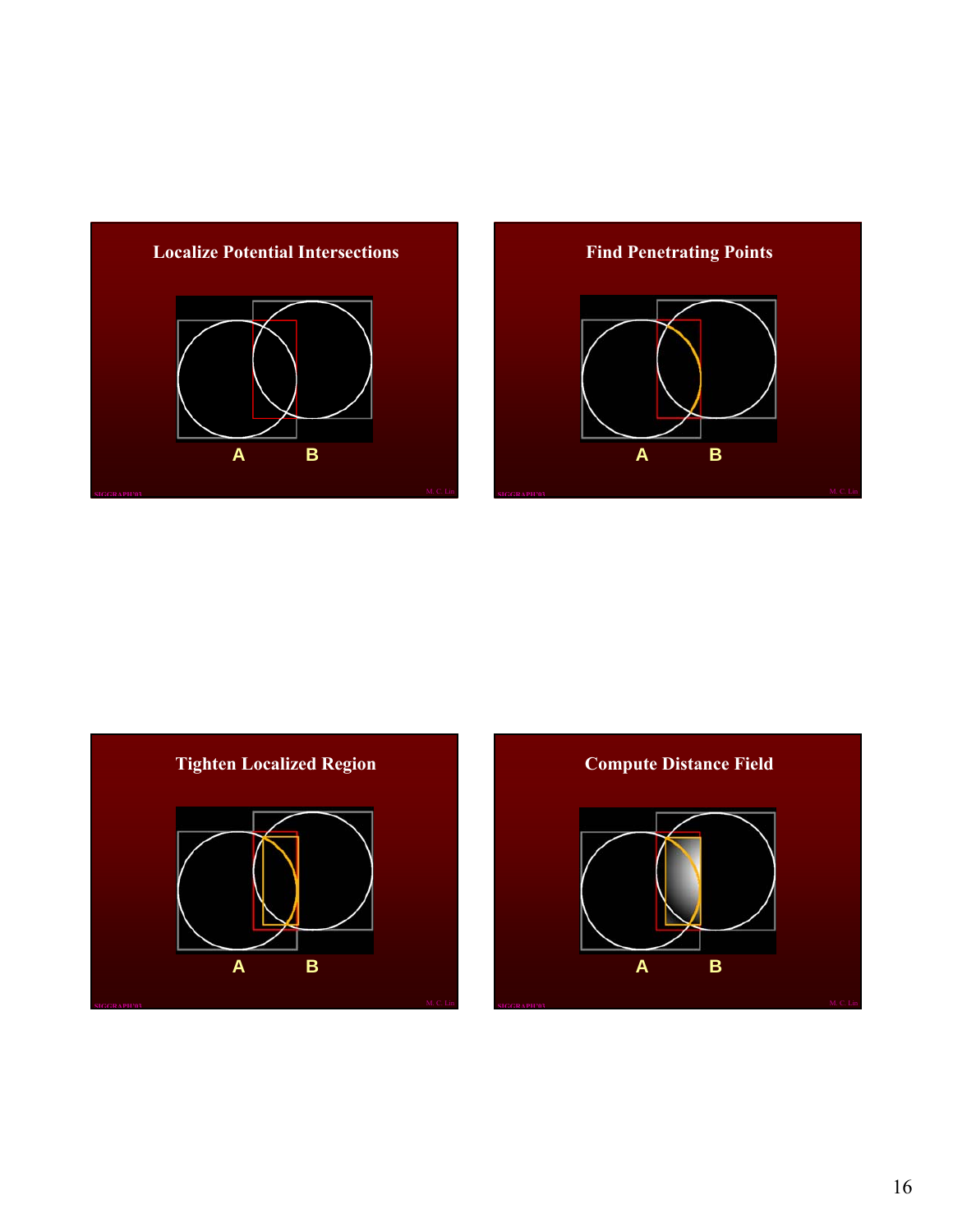





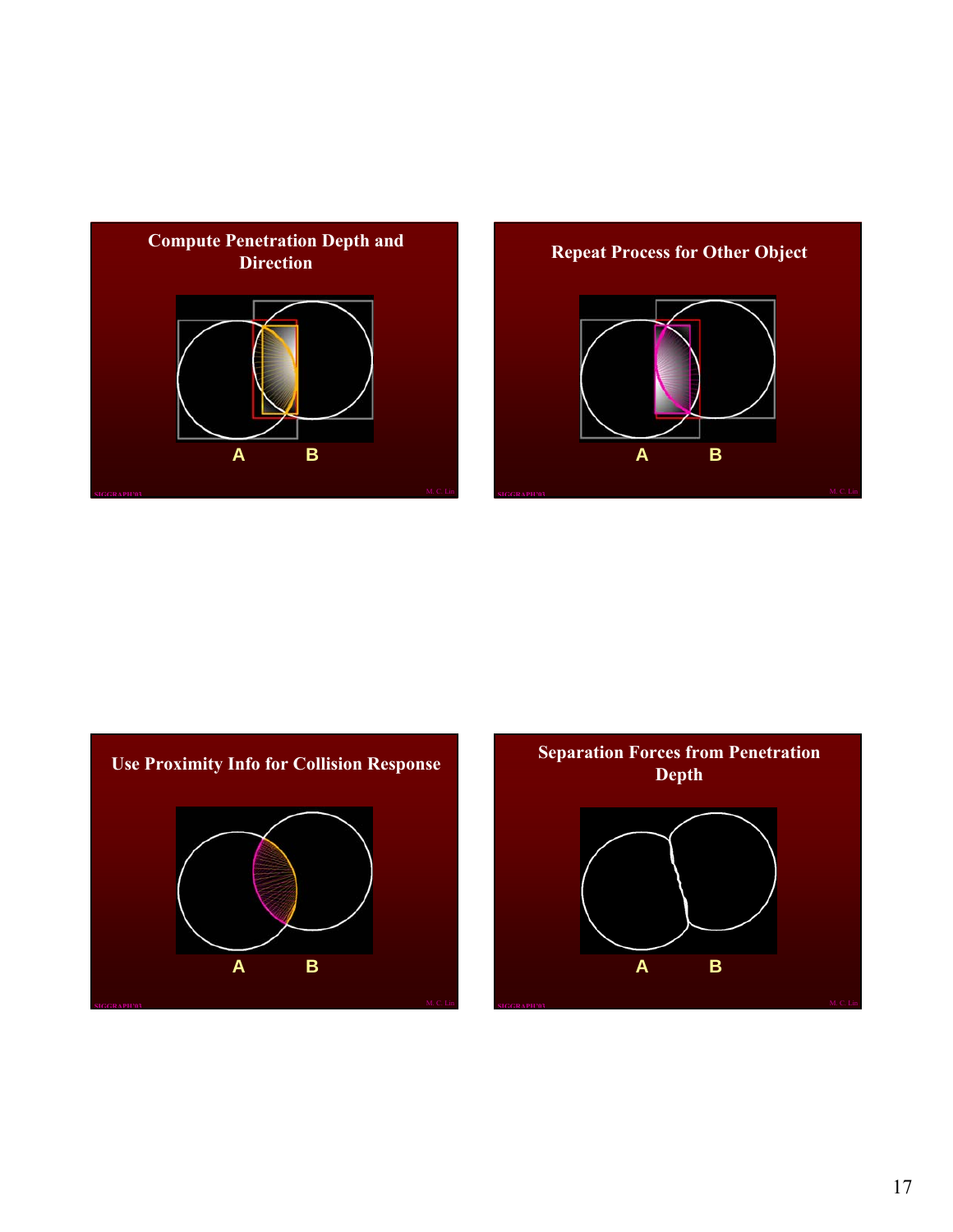#### **Demonstrations**

- Simulation test cases:
	- Rigid and deformable objects
	- Different contact scenarios
- Collision response in 2 simulation strategies:
	- Non-penetration constraint, backtracking
	- Unconstrained, penalty-based
- In each demo:
	- No precomputation
	- Interactive frame rates
	- Bounding-box intersection localization
	- Pentium III 800, nVidia GeForce256





- Less frequent contact
- Non-penetration constraint, backtracking

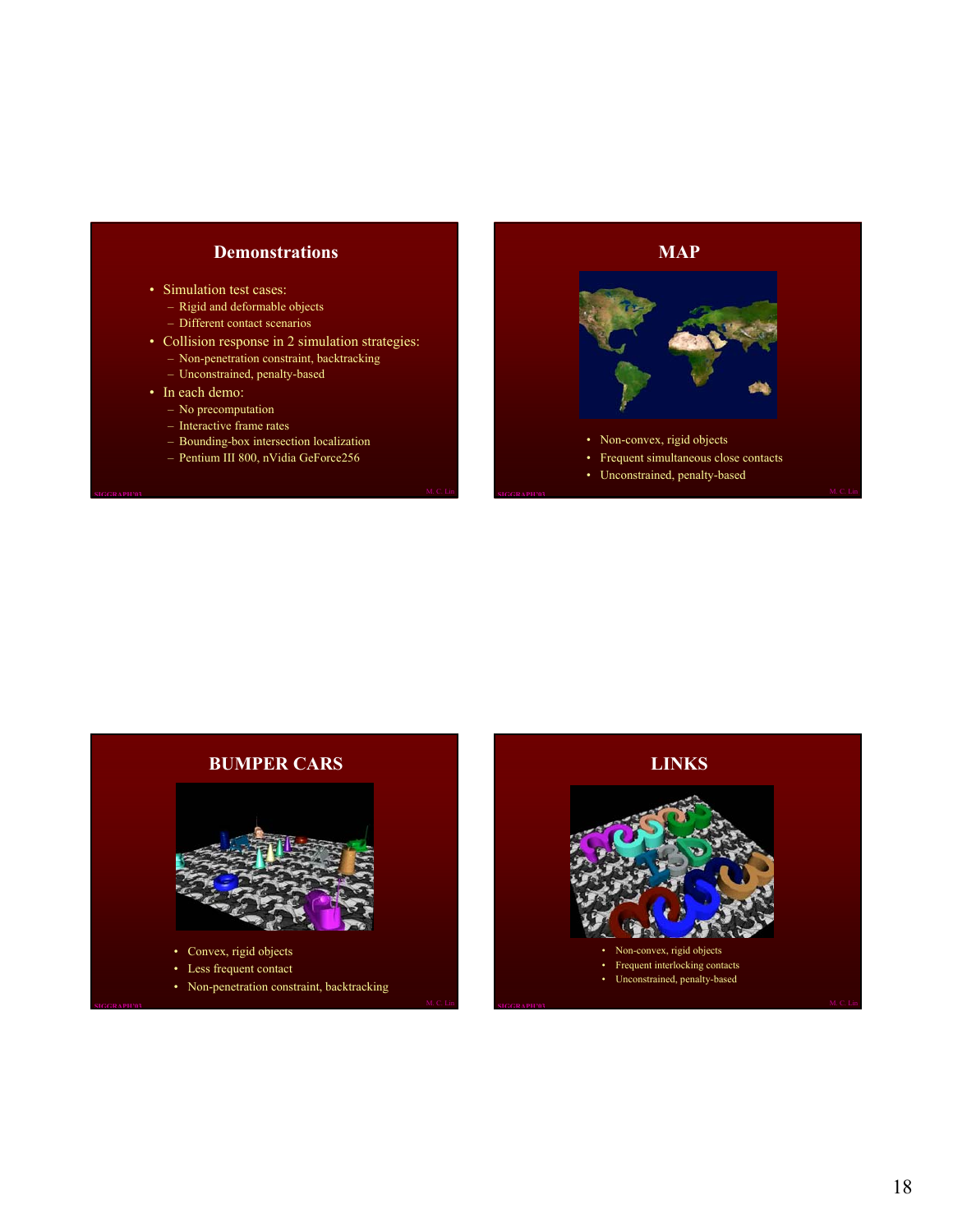



| Performance |
|-------------|
|-------------|

|              |                |              |          | <b>Average Total Per-frame Proximity Query Times</b> |                        |
|--------------|----------------|--------------|----------|------------------------------------------------------|------------------------|
| Demo         | <b>Objects</b> | <b>Lines</b> | GeForce2 | <b>InfiniteReality2</b>                              | <b>ATI Rage Pro LT</b> |
| Map          | 6              | 719          | 0.281ms  | 0.901ms                                              | 0.434ms                |
| Gears        | 13.            | 391          | 0.015    | 0.026                                                | 0.064                  |
| <b>Links</b> | 15             | 440          | 0.020    | 0.052                                                | 0.038                  |
| Cars         | 18             | 266          | 0.007    | 0.026                                                | 0.015                  |
| <b>Wavy</b>  | $\overline{2}$ | 200          | 1.030    | 2.360                                                | 2.990                  |

Performance timings for dynamics simulations. The number of objects, number of line segments, and the average total time in milliseconds to run proximity queries on all objects in the scene per frame is reported. Timing da

# **Effects of Changes in Error Tolerance**

|              |                      | <b>Effects of Error Tolerance on Performance of Wavy</b> |                        |  |  |  |  |
|--------------|----------------------|----------------------------------------------------------|------------------------|--|--|--|--|
| <b>Error</b> | GeForce <sub>2</sub> | InfiniteReality2                                         | <b>ATI Rage Pro LT</b> |  |  |  |  |
| d/4          | 0.710ms              | 1.270ms                                                  | 5.560ms                |  |  |  |  |
| dl2          | 0.315                | 1.000                                                    | 1.850                  |  |  |  |  |
| d            | 0.211                | 0.930                                                    | 0.895                  |  |  |  |  |
| 2d           | 0.176                | 0.879                                                    | 0.631                  |  |  |  |  |
| 4d           | 0.165                | 0.876                                                    | 0.535                  |  |  |  |  |

The effect on performance when changing the distance error tolerance d. We used<br>proximity queries on the wavy deno with no collision response. The error determines<br>the number of pixels used in the image-based operations. S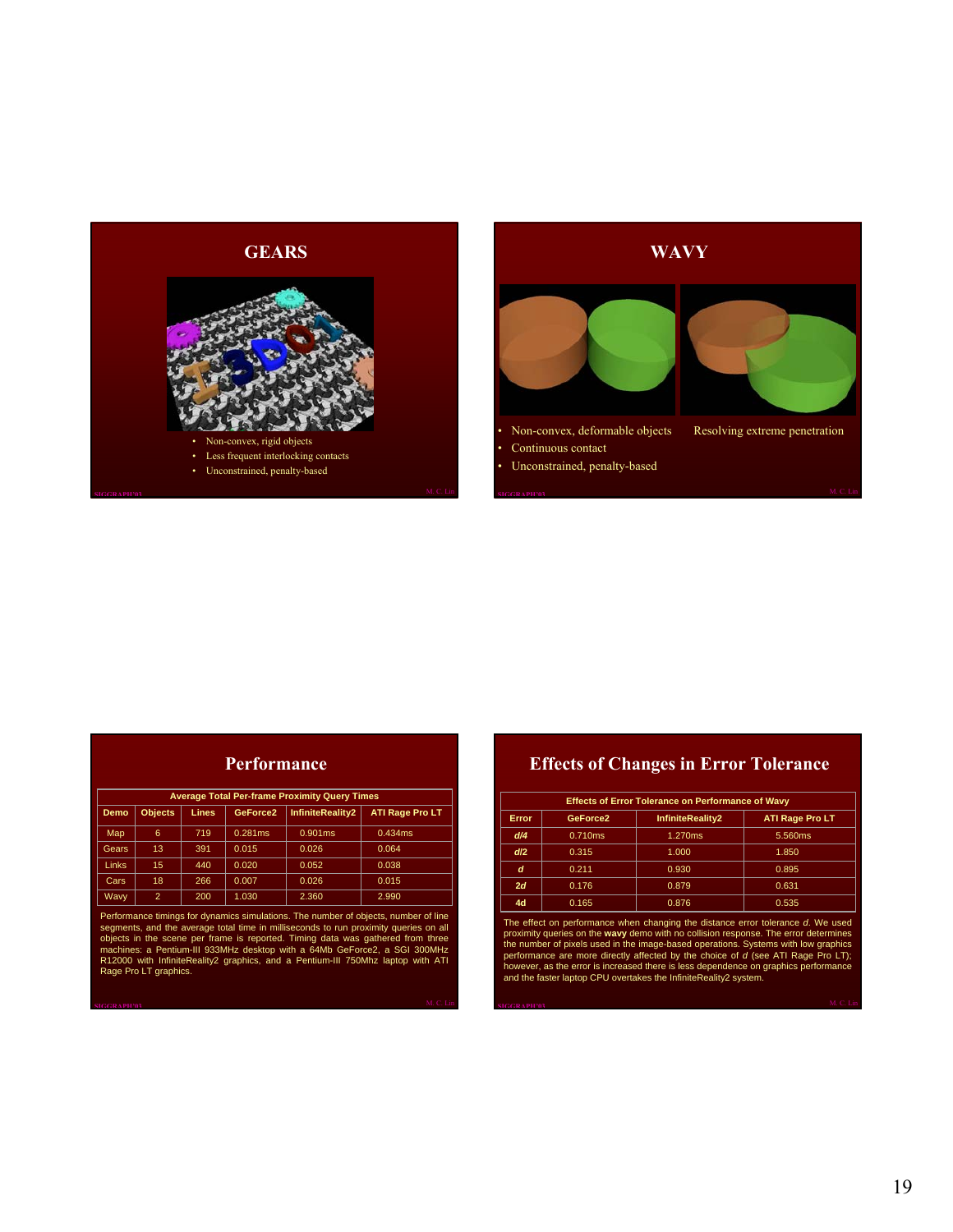# **Recent Results: Extension to 3D** 3D distance field

**Real-time queries: Deformable models**

- **Non-convex, complex 3D deformable objects**
- **~20000 polygons each cylinder**
- **Continuous contact**
- **Unconstrained, penaltybased**
- **Intersection region in**
- **blue** • **Distance field gradients in red and green**
- **No pre-computation**
	-



#### **Real-time queries: Deformable models**

• **Non-convex, complex 3D deformable objects**

3D intersections

- **~20000 polygons each cylinder**
- **Continuous contact**
- **Unconstrained, penalty-based**
- **Intersection region in blue**
- **Distance field gradients in red and green**
- **No pre-computation**
- **[Hoff, Zaferakis, Lin, Manocha'02]**



Resolving extreme penetration

# **NURBS Torso Models [Seeger et al.'00]**

**Sample Slices from the Visible Human CT Data Set SURFdriver Surface** 











**NCAT Phantom (anterior view**)

ton Lungs Liver Stomach Spleen Kidneys

20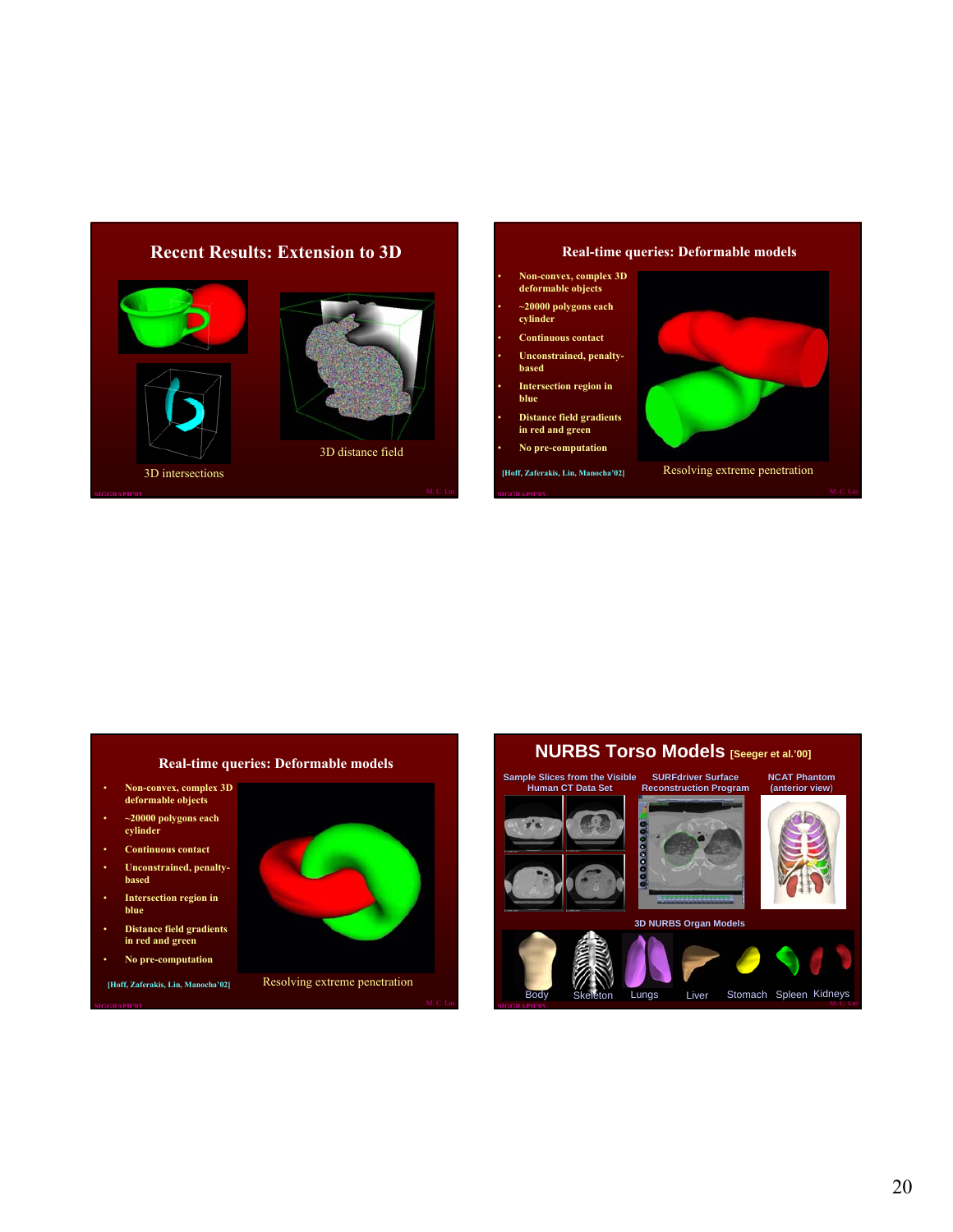# **4D NURBS Respiratory Model**



# **Proximity Queries between Organs**



Anterior View Right Lateral View [Seeger et al.'00]



# **Modeling the Heart Structures**

Heart exterior

Contact computations between Inner chambers



# **Proximity Queries using Graphics H/W**

- **Performs all proximity queries**
- **Handles general non-convex & deformable primitives**
- **Requires no pre-computation or complex hierarchical data structures**
- **Fast and efficient**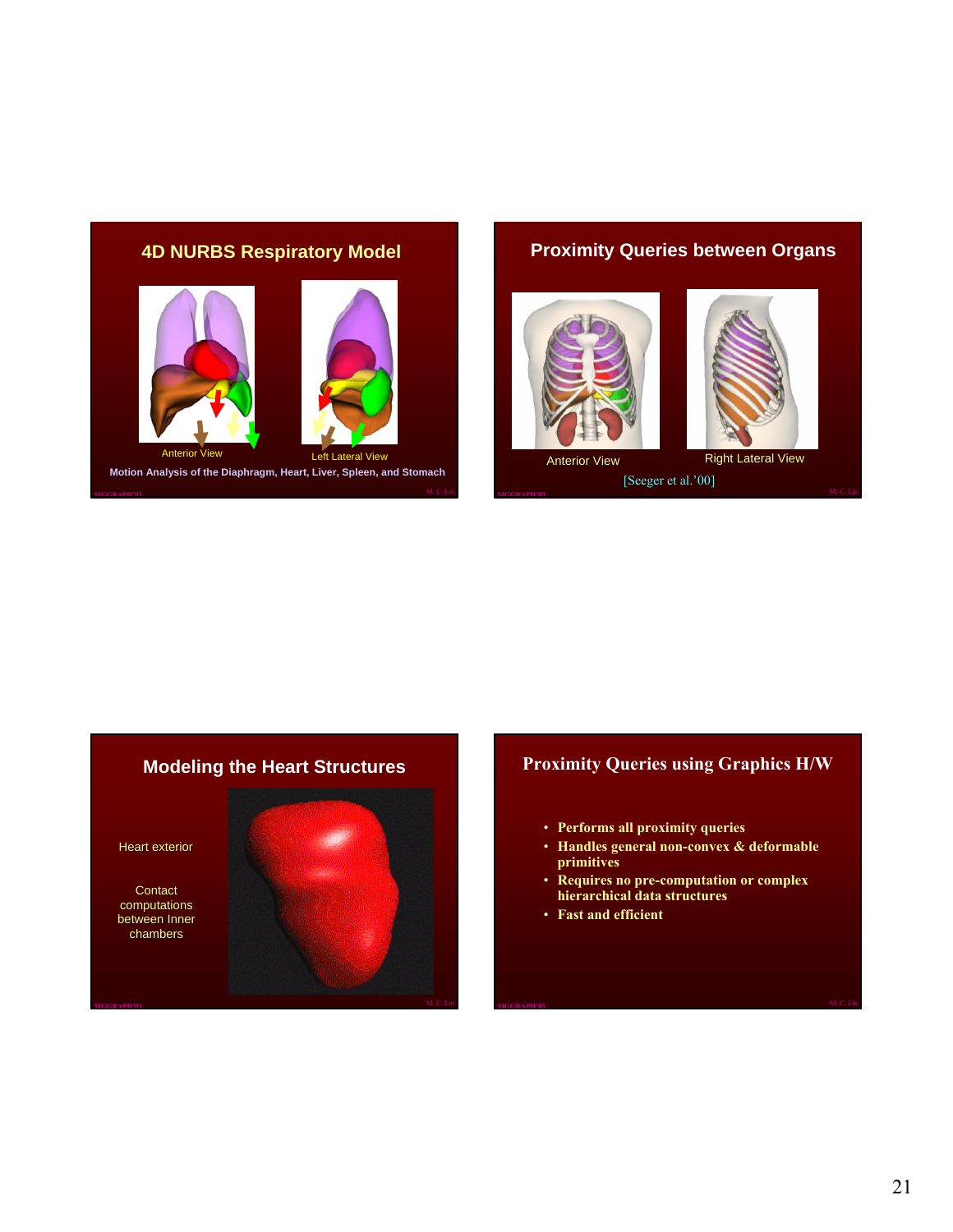#### **Some Observations**

- Appropriate for most of applications where numerical accuracy is not the key
- Running time related to the rendering time
- Error bound provides smooth dial between performance and level of approximation
- Varying the max depth in the hierarchical localization allows balancing load between CPU and graphics

#### **Definition**

#### • Penetration Depth (PD)

– Minimum translational distance to separate two intersecting objects



#### **Motivation**

- Contact Handling in Rigid Body Simulation – Penalty-based method for contact resolution
	- Time stepping in general simulation framework

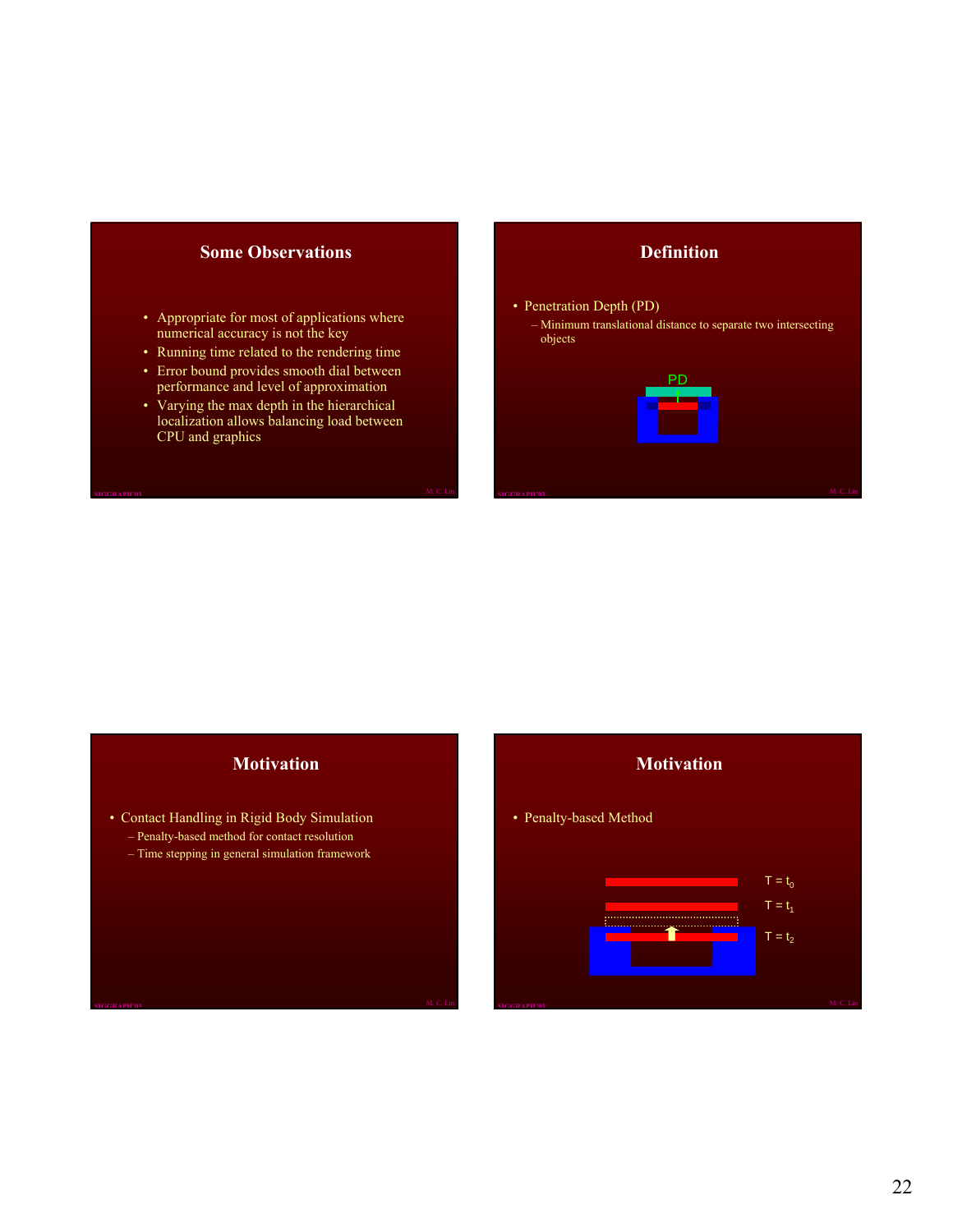

#### **Motivation**

- Time stepping method using PD
	- 1. Compute the penetration depth
	- 2. Estimate the TOC by interpolation in time domain



## **PD Applications**

- Rigid body dynamic simulation
- Robot motion planning for autonomous agents and animated characters
- Haptic rendering
- Tolerance verification for CAD models

#### **Previous Work**

- Convex polytopes
	- [Cameron '86 '97], [Dobkin et al. '93], [Agarwal et al. '00],  $[Bergen '01], [Kim et al. '02]$
- Local solutions for deformable models – [Susan and Lin '01], [Hoff et al. '01]
- No solutions existed for non-convex models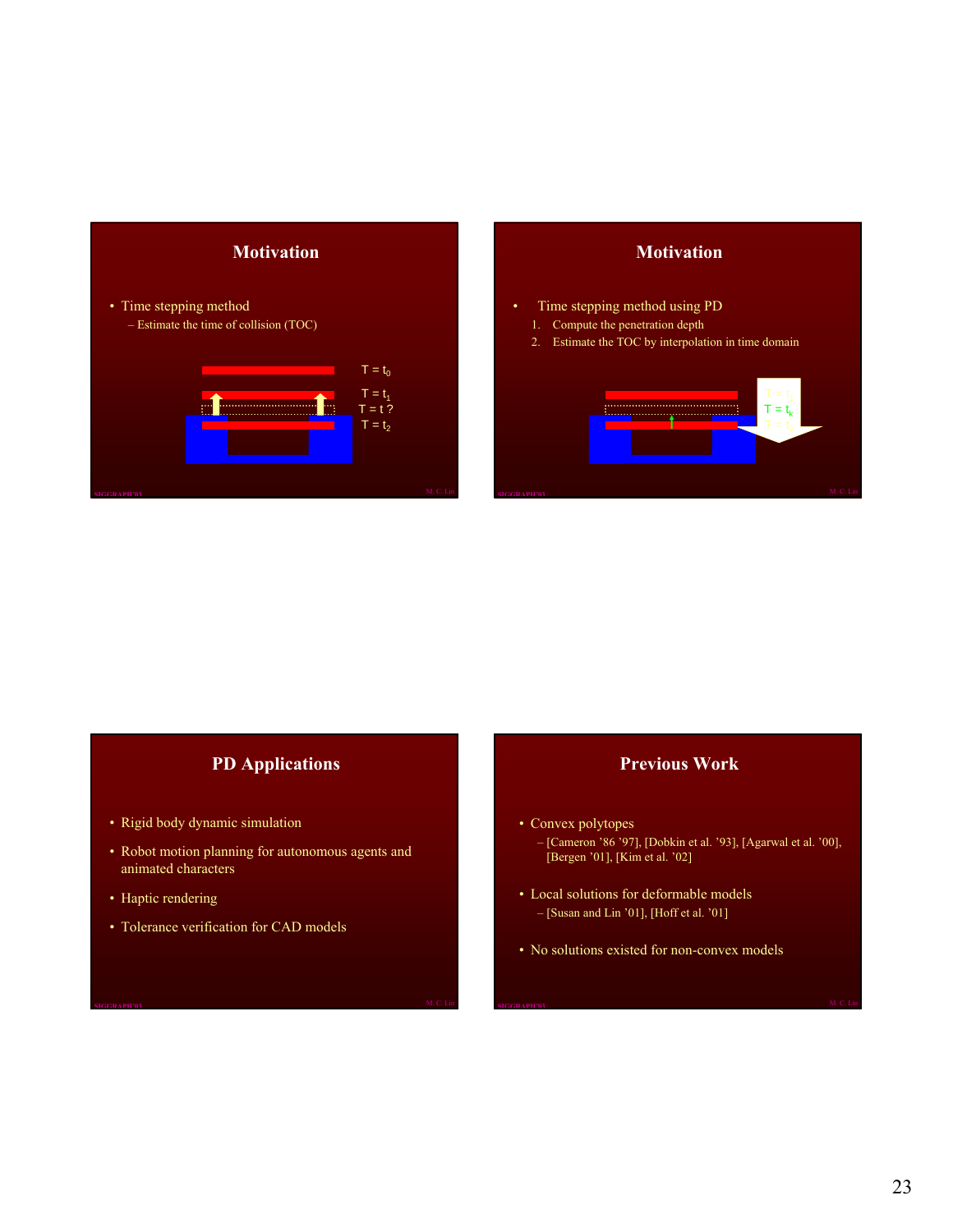# **Overview**

• Preliminaries

- Minkowski sum-based Framework
- Basic PD Algorithm: A Hybrid Approach
- Acceleration Techniques
	- Object Space Culling
	- Hierarchical Refinement
	- Image Space Culling
- Application to Rigid Body Dynamic Simulation

#### **Overview**

#### • **Preliminaries**

#### –**Minkowski sum-based Framework**

- 
- 
- 
- 
- 
- 

# **Preliminaries**

• Local solutions might not have any relevance to a global solution



#### **Preliminaries**

- Minkowski sum and PD
	- *P* ⊕ -*Q* = { *p-q* | *p*∈*P*, *q*∈*Q* }
	- $PD :=$  minimum distance between  $O_{O-P}$  and the surface of *P* ⊕ *-Q*

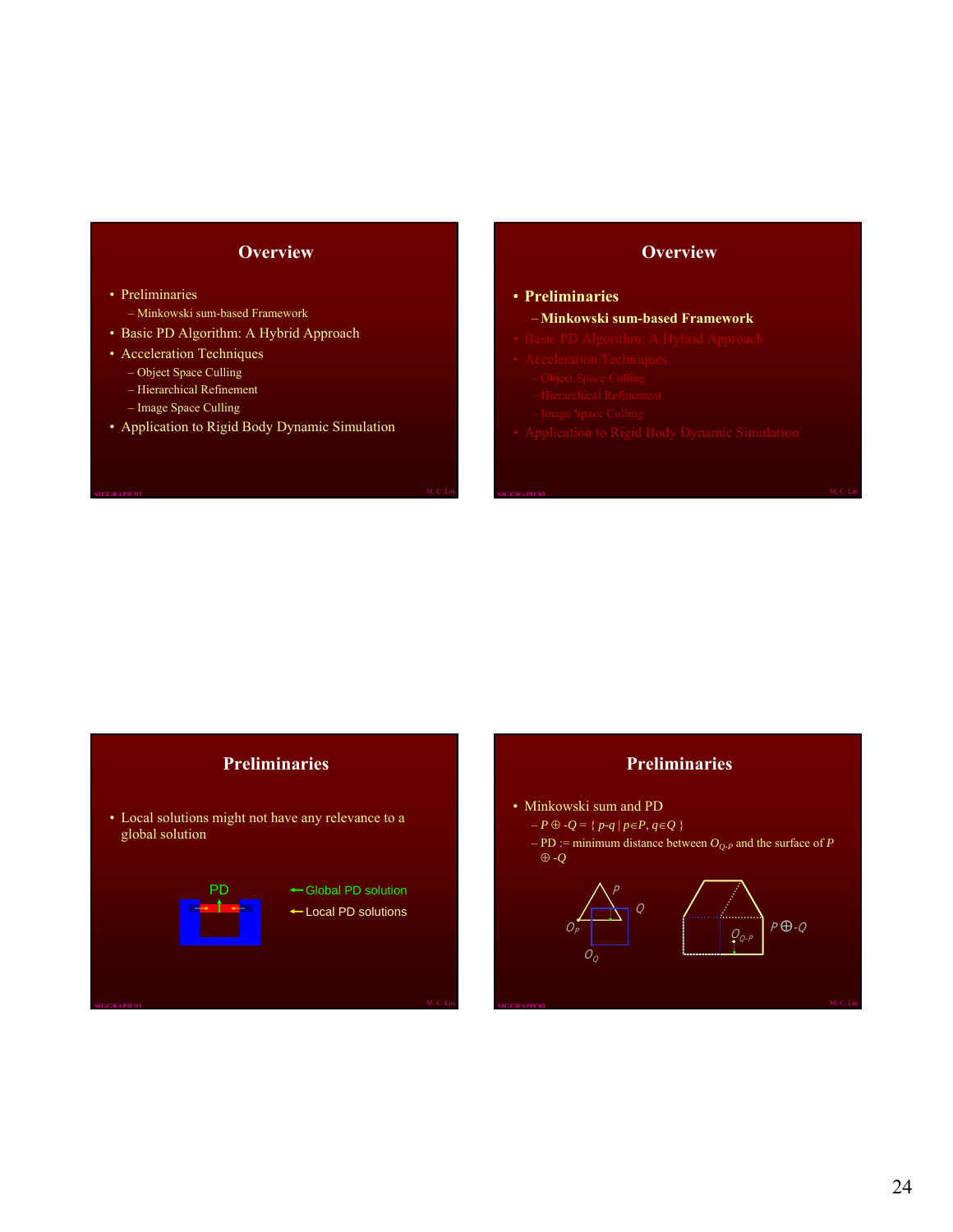



#### **Preliminaries**

- Decomposition property of Minkowski sum  $-I$  **f**  $P = P_1 \cup P_2$ , then  $P \oplus Q = (P_1 \oplus Q) \cup (P_2 \oplus Q)$
- Computing Minkowski sum
	- Convex: O(n *log*(n))
		- where n is the number of features
	- $-$  Non-Convex:  $O(n^6)$  computational complexity
	- In theory, use the convolution or the decomposition property
	- In practice, very hard to implement

#### **Overview**

- -
- **Basic PD Algorithm: A Hybrid Approach**
- -
	-
	-
- 

# **PD Algorithm : A Hybrid Approach**

•  $P \oplus Q = (P_1 \oplus Q) \cup (P_2 \oplus Q)$ – where  $P = P_1 \cup P_2$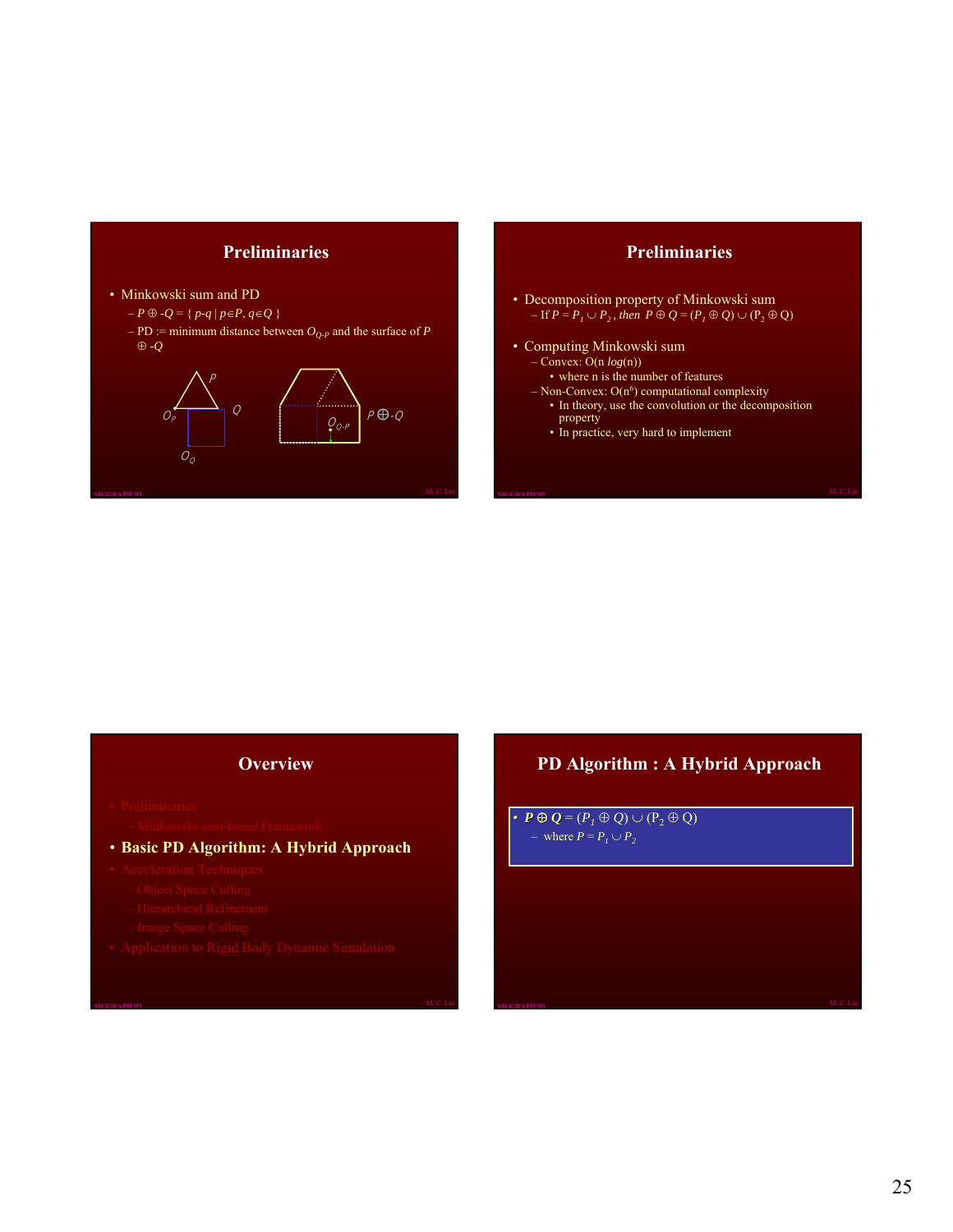#### **PD Algorithm : A Hybrid Approach**

•  $P \oplus Q = (P_1 \oplus Q) \cup (P_2 \oplus Q)$ – where  $P = P_1 ∪ P_2$ • **Precomputation: Decomposition**

# **PD Algorithm : A Hybrid Approach**

• *P* ⊕ *Q* = (*P1* ⊕ *Q*) ∪ (**P2** ⊕ **Q**) – where  $P = P_1 \cup P_2$ Precomputation: Decomposition • Runtime:

– **Object Space: Pairwise Mi Object Space: Pairwise Minkowski sum computation**

# **PD Algorithm : A Hybrid Approach**

- $P \oplus Q = (P_1 \oplus Q) \cup (P_2 \oplus Q)$
- where  $P = P_1 \cup P_2$
- Precomputation: Decomposition
- Runtime:
	- Object Space: Pairwise Minkowski sum computation
	- **Image Space: Union by graphics hardware**

**[Kim, Otaduy, Lin & Manocha, SCA'01]**



#### **[Kim, Otaduy, Lin & Manocha, SCA'02]**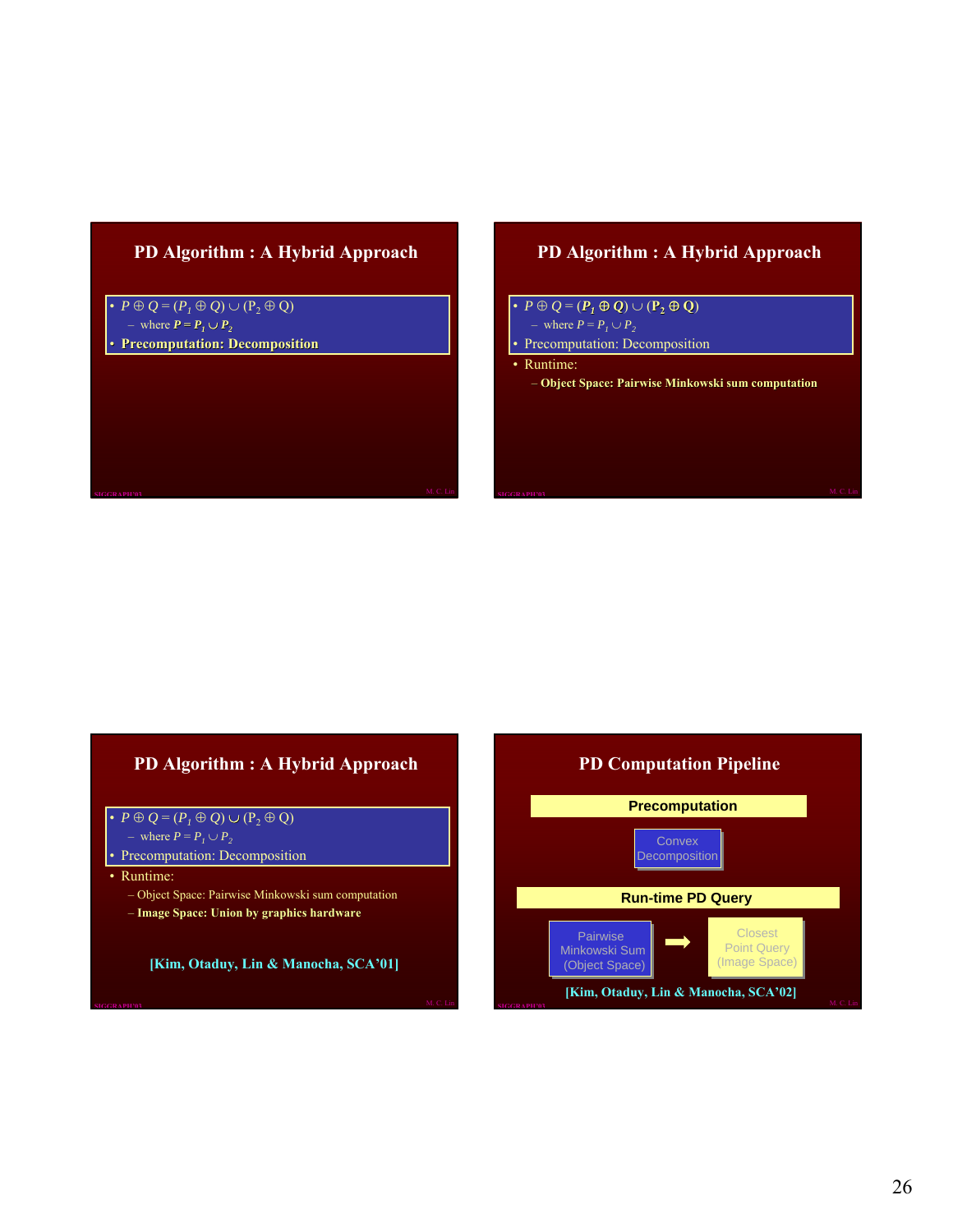#### **Convex Surface Decomposition**



- [Ehmann and Lin '01]
- Decompose an object into a collection of convex surface patches
- Compute the convex hull of each surface patch

#### **Pairwise Minkowski Sum**

#### • Algorithms

- Convex hull property of convex Minkowski sum
	- P⊕Q = **ConvHull**{ $v_i$ + $v_j$ |  $v_i \in V_p$ ,  $v_j \in V_Q$ }, where P and Q are convex polytopes
- Topological sweep on Gauss map [Guibas '87]
- Incremental surface expansion [Rossignac '92]

## **Closest Point Query**

#### Goal

- Given a collection of convex Minkowski sums, compute the shortest distance from the origin to the surface of their union
- An exact solution is computationally expensive  $\Rightarrow$ Approximation using graphics hardware

#### **Closet Point Query**

- Main Idea
	- Incrementally expand the current front of the boundary

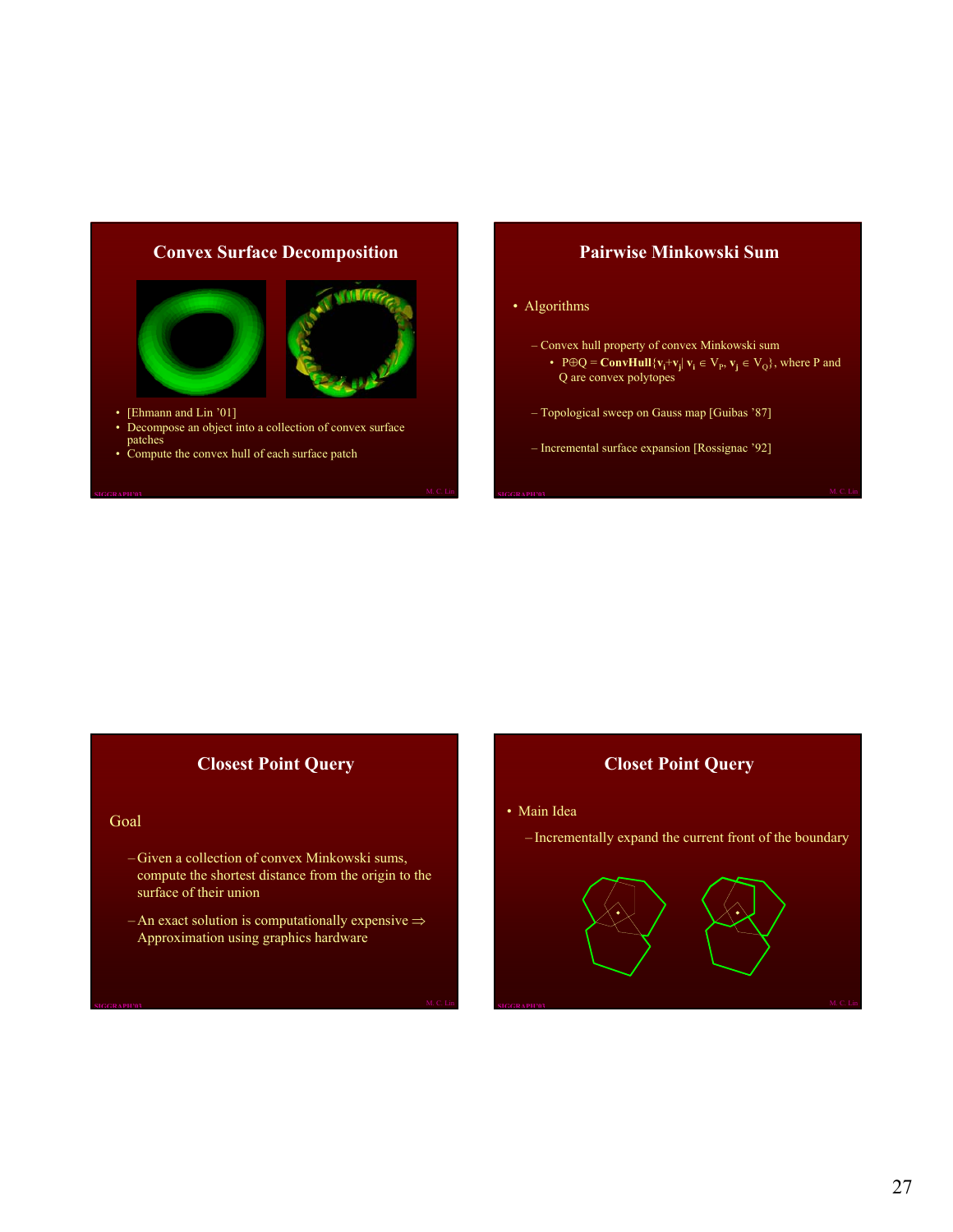# **Closest Point Query**

- 1. Render front faces, and open up a window where z-value is less than the current front
- 2. Render back faces w/ z-greater-than test
- 3. Repeat the above *m* times, where  $m := #$  of obj's



# **Closest Point Query**

- 1. Render front faces, and open up a window where z-value is less than the current front
- 2. Render back faces w/ z-greater-than test
- 3. Repeat the above *m* times, where  $m := #$  of obj's



#### **Overview**

- 
- 
- 
- **Acceleration Techniques**
	- –**Object Space Culling**
	- –**Hierarchical Refinement**
	- **Image Space Culling**
- 

## **Motivation**

- PD is shallow in practice
- Convex decomposition has O(n) convex pieces in practice
- $\rightarrow$  Culling strategy is suitable and very effective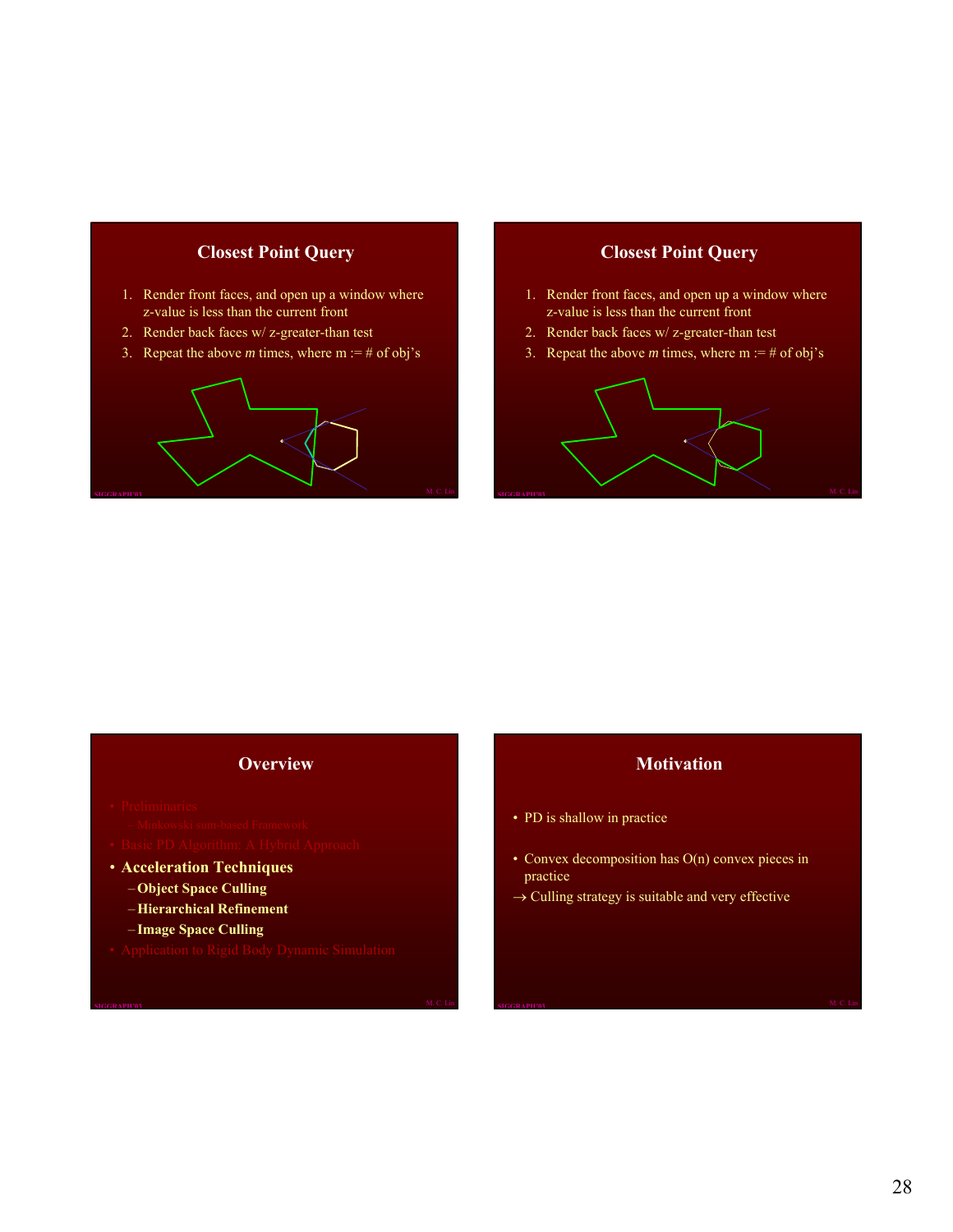# **Object Space Culling**

#### • Basic Idea

 $-$  If we know the upper bound on PD,  $u_{PD}$ , we do not need to compute the Mink. sum of pairs whose Euclidean dist is more than  $u_{PD}$ 



#### **Object Space Culling**

#### • Basic Idea

 $-$  If we know the upper bound on PD,  $u_{PD}$ , we do not need to compute the Mink. sum of pairs whose Euclidean dist is more than  $u_{PD}$ 



# **Object Space Culling**

- Basic Idea
	- If we know the upper bound on PD,  $u_{pD}$ , we do not need to compute the Mink. sum of pairs whose Euclidean dist is more than  $u_{PD}$



## **Image Space Culling**

- Rendering only once for the Minkowski sums containing the origin
- Refine the upper bound for every view frustum
- View frustum culling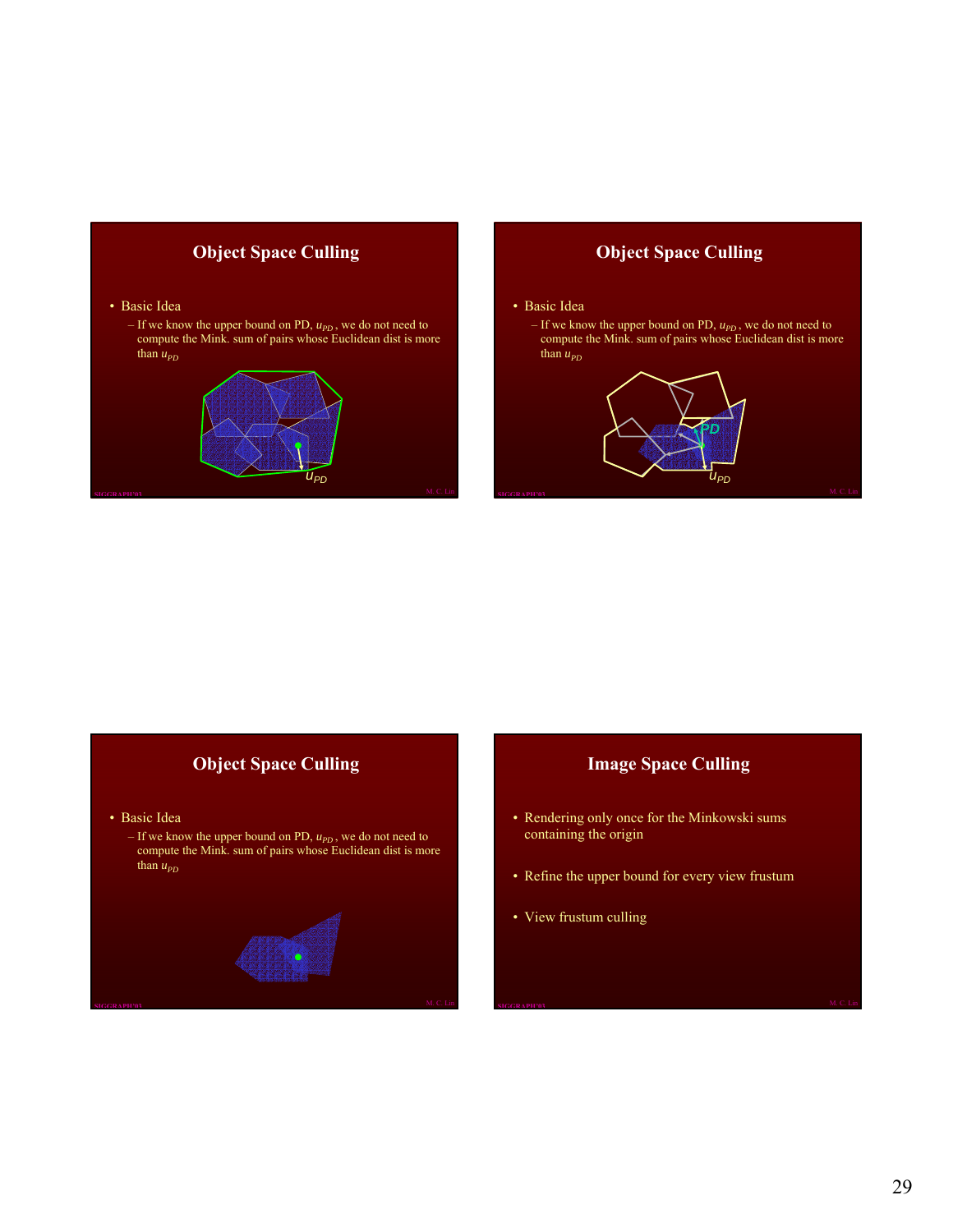







## 30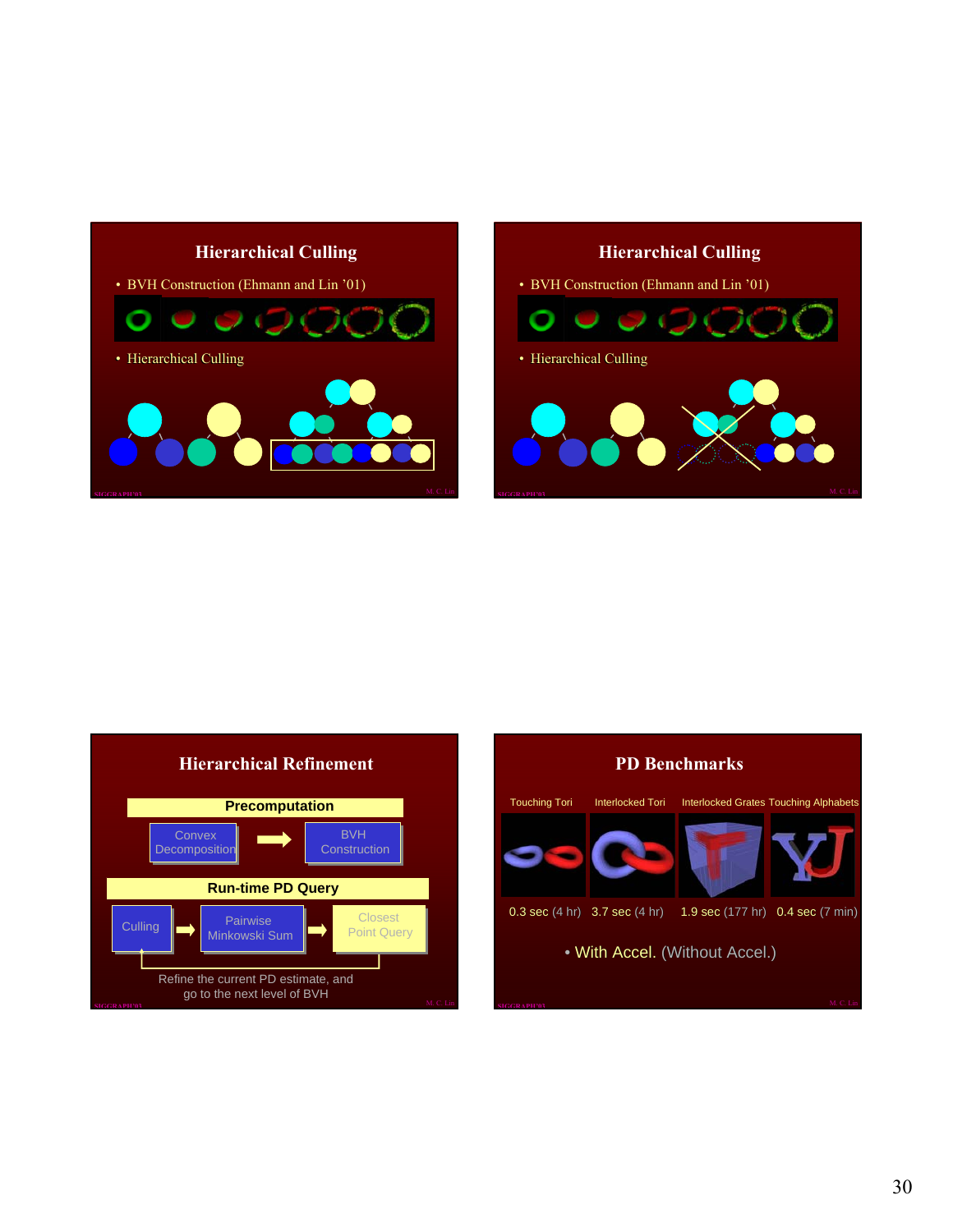| Models                    | Tri       | Convex<br>Pieces | $PD$ w/o<br>Accel. | PD w/<br>Accel     |
|---------------------------|-----------|------------------|--------------------|--------------------|
| <b>Touching Tori</b>      | 2000      | 67               | 4 <sub>hr</sub>    | 0.3 <sub>sec</sub> |
| <b>Interlocked Tori</b>   | 2000      | 67               | 4 <sub>hr</sub>    | 3.7 <sub>sec</sub> |
| <b>Interlocked Grates</b> | 444, 1134 | 169, 409         | 177 <sup>h</sup>   | 1.9 <sub>sec</sub> |
| <b>Touching Alphabets</b> | 144,152   | 42, 43           | $7 \text{ min}$    | $0.4 \text{ sec}$  |

# **Hierarchical Culling Example**



# **Implementation**

- SWIFT++ [Ehmann and Lin '01]
- QHULL
- OpenGL for closest point query

#### **Implementation**

void DrawUnionOfConvex(ConvexObj \*ConvexObjs, int NumConvexObjs)

{<br>| glClearDepth(0);<br>| glClear(GL\_COLOR\_BUFFER\_BIT | GL\_DEPTH\_BUFFER\_BIT | GL\_STENCIL\_BUFFER\_BIT);

glEnable(GL\_DEPTH\_TEST); glEnable(GL\_STENCIL\_TEST); for (int i=0; i<NumConvexObjs; i++) for (int j=0; j<NumConvexObjs; j++)

glDepthMask(0);<br>glColorMask(0,0,0,0,0);<br>glDepthFunc(GL\_LESS);<br>glStencilFunc(GL\_ALWAYS,1,1);<br>glStencilOp(GL\_KEEP,GL\_REPC,CL\_KEEP);<br>ConvexObjs[j].DrawFrontFaces();

glDepthMask(1);<br>glColorMask(1,1,1,1,1);<br>glDepthFunc(GL\_GREATER);<br>glStencilFunc(GL\_EQUAL,0,1);<br>glStencilOp(GL\_ZERO,GL\_KEEP,GL\_KEEP);<br>ConvexObjs[j].DrawBackFaces();

}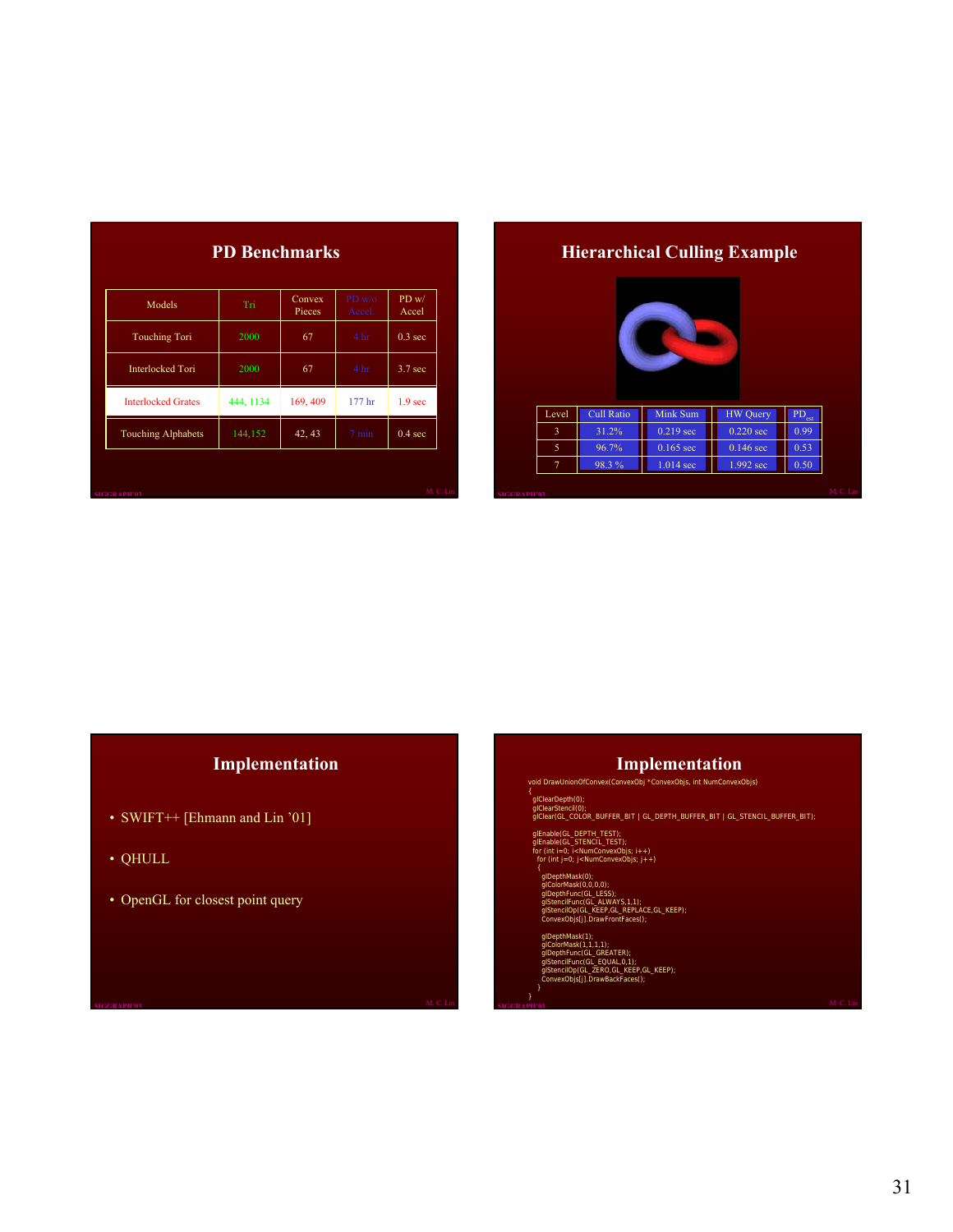#### **Accuracy of PD computation**

- Our algorithm computes an upper bound to PD
- Image space computation determines the tightness of the upper bound
	- Pixel resolution
	- Z-buffer precision
- In practice, with 256×256 pixel resolution, the algorithm rapidly converges to the PD

#### **Overview**

- 
- 
- 
- -
	-
	-
- **Application to Rigid Body Dynamic Simulation**

# **Application to Rigid Body Simulation**

- Interpenetration is often unavoidable in numerical simulations
- Need for a consistent and accurate measure of PD
- Penalty-based Method
	- $-F = (k \cdot d)n$ 
		- *d*: PD, *n*: PD direction, *k*:stiffness constant

## **Application to Rigid Body Simulation**

- Time Stepping Method
	- Estimate the time of collision (TOC)
		- *s*: separation dist before interpenetration
		- *d:* PD, *n*: PD dir after interpenetration
		- $v_s$ : relative velocity of closest features
		- $v_d$ : relative velocity of PD features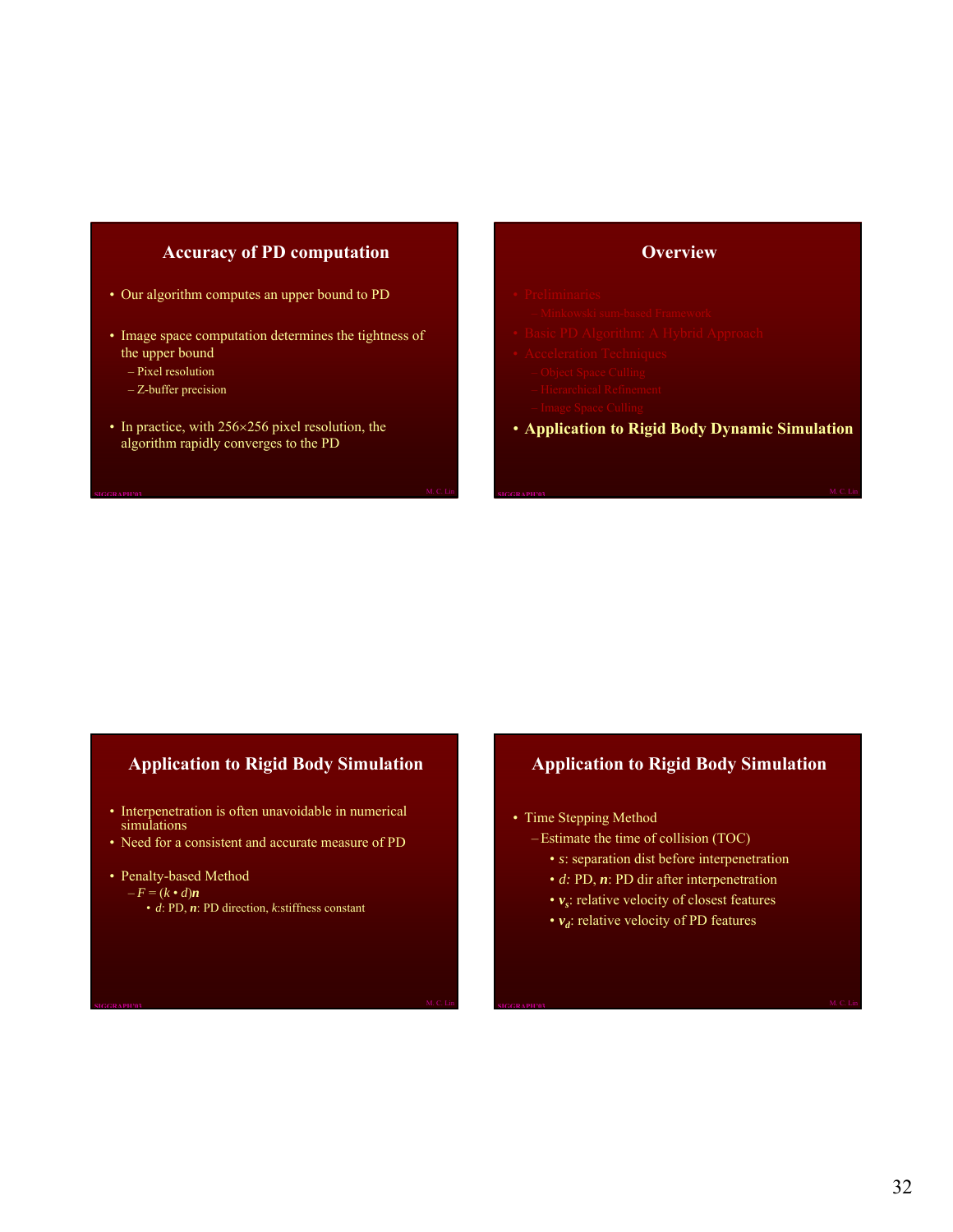# **Application to Rigid Body Simulation**

 $-x(t)$ : 1D distance function between closest features and PD features projected to PD direction

$$
-x(0) = s, \ x(T) = d
$$
  

$$
-dx/dt(0) = v_s \cdot n, \ dx/dt(T) = v_d \cdot n
$$

– Compute the roots of  $x(t) = 0$ 

#### **Rigid Body Simulation Demo**





Example 1 Average complexity: 250 triangles 60 Convex Pieces / Object

Example 2 Average complexity: 250 triangles 200 letters and alphabets

# **Rigid Body Simulation Demo**



#### **Summary**

- First practical PD algorithm using a hybrid approach
- Acceleration techniques:
	- Object space culling
	- Image space culling
	- Hierarchical refinement
- Application to rigid body simulation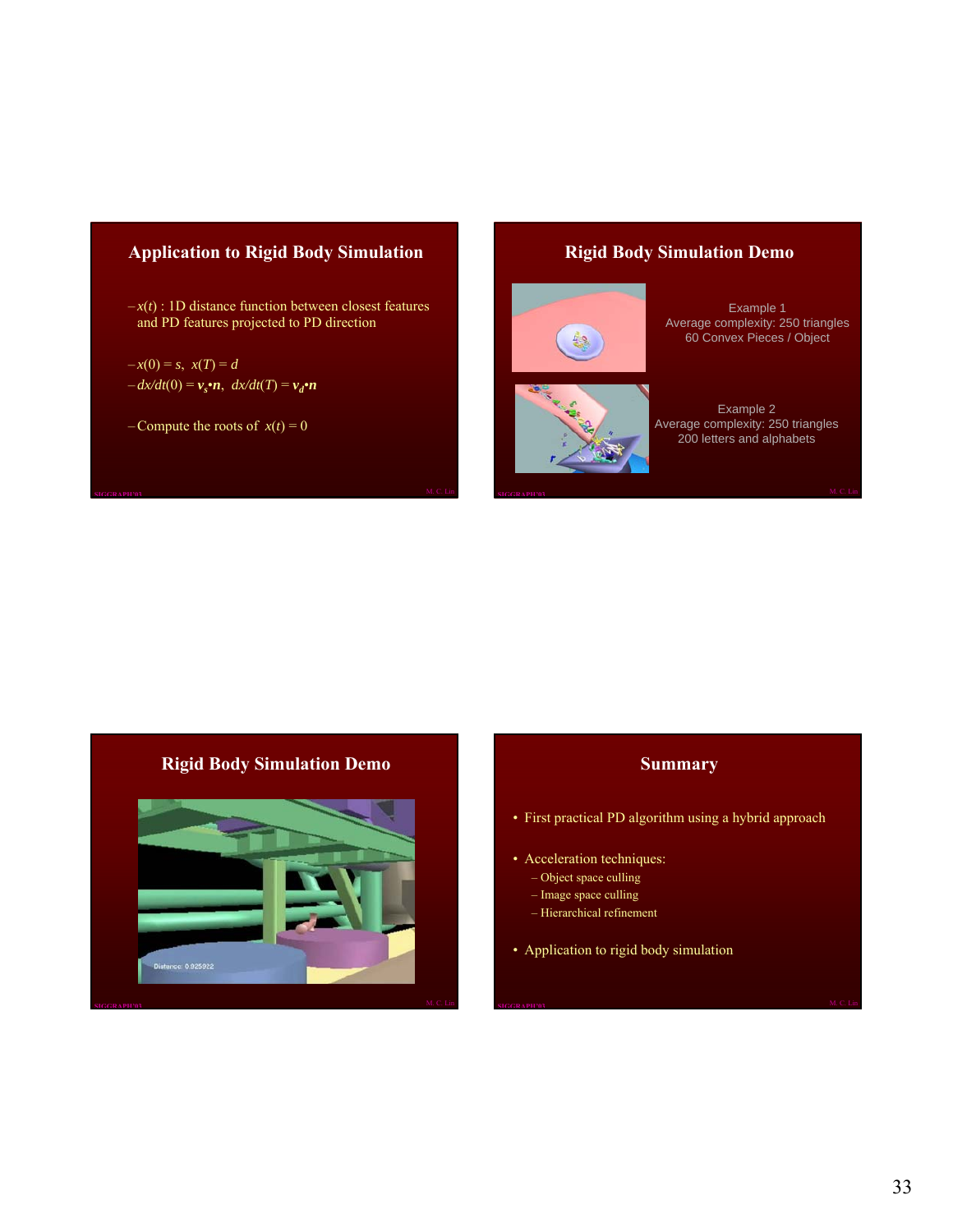#### **Proximity Queries**

#### • **Object-Space Methods**

- Considerable pre-processing for hierarchy construction
- Difficult to achieve real-time performance on complex deformable and/or breaking models

#### • **Image-Space Techniques**

- Primitive rasterization ↔ sorting in screen-space
- Applicable to interference tests

#### **Problems with Image-Based Methods**

- Closed models
- Frame buffer readbacks slow – NVIDIA GeForce 4, Dell Precision Workstation with 1Kx1K depth buffer taking 50ms

# **Goals**

- Interactive Performance
- Complex objects
	- Large number of objects
	- High primitive count
	- Non-convex objects
	- Open and closed objects
- Non-Rigid Motion
	- Deformable bodies
	- Changing topology

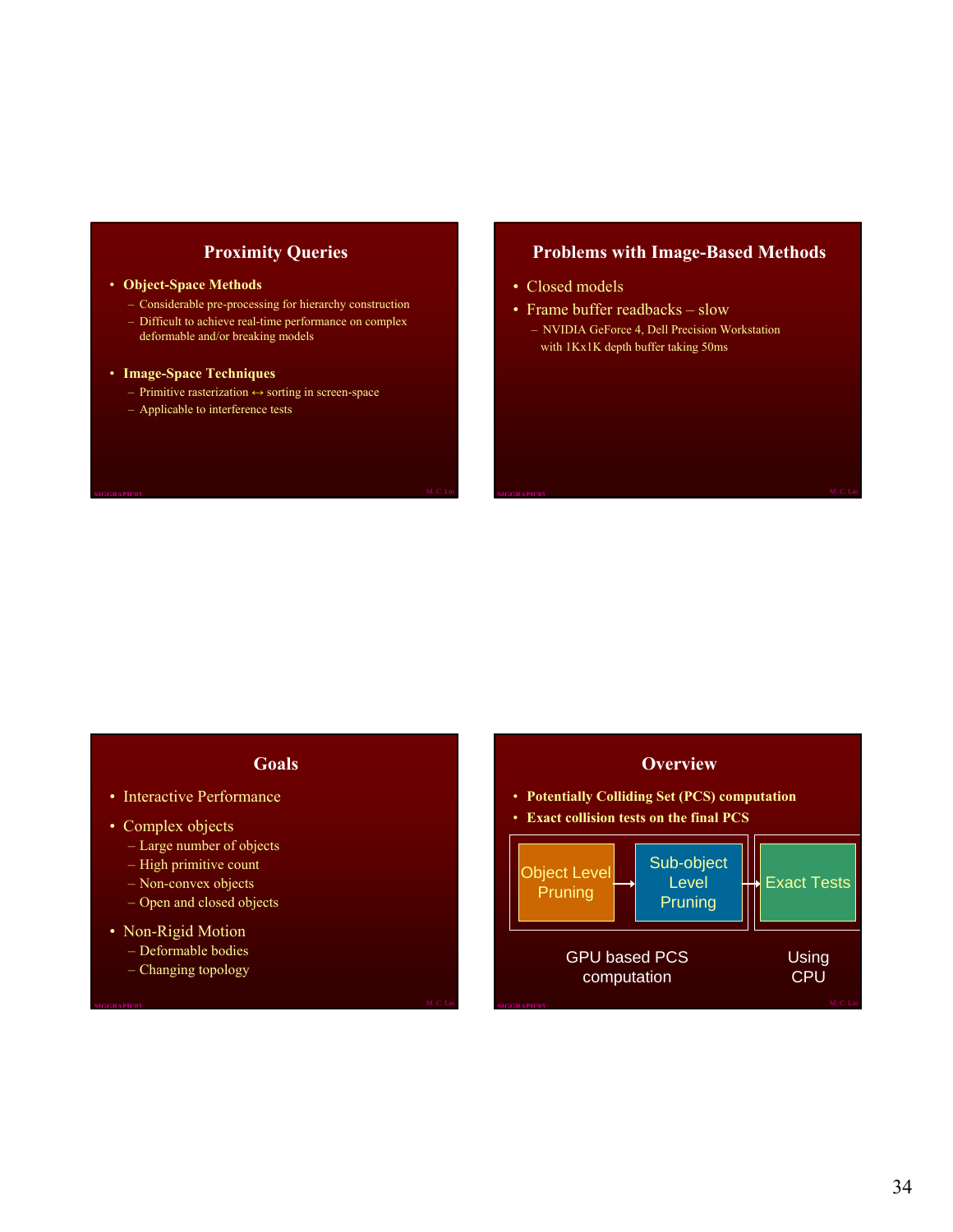

# **Potentially Colliding Set (PCS) PCS**

# **Comparison**

- **Object Level Pruning ↔ Broad Phase**
- **Sub-object Level Prunning ↔ Narrow Phase**



#### **Visibility Computations**

- Lemma 1: *An object O does not collide with a set of objects S if O is fully visible with respect to S*
- **→ Utilize visibility for PCS computation**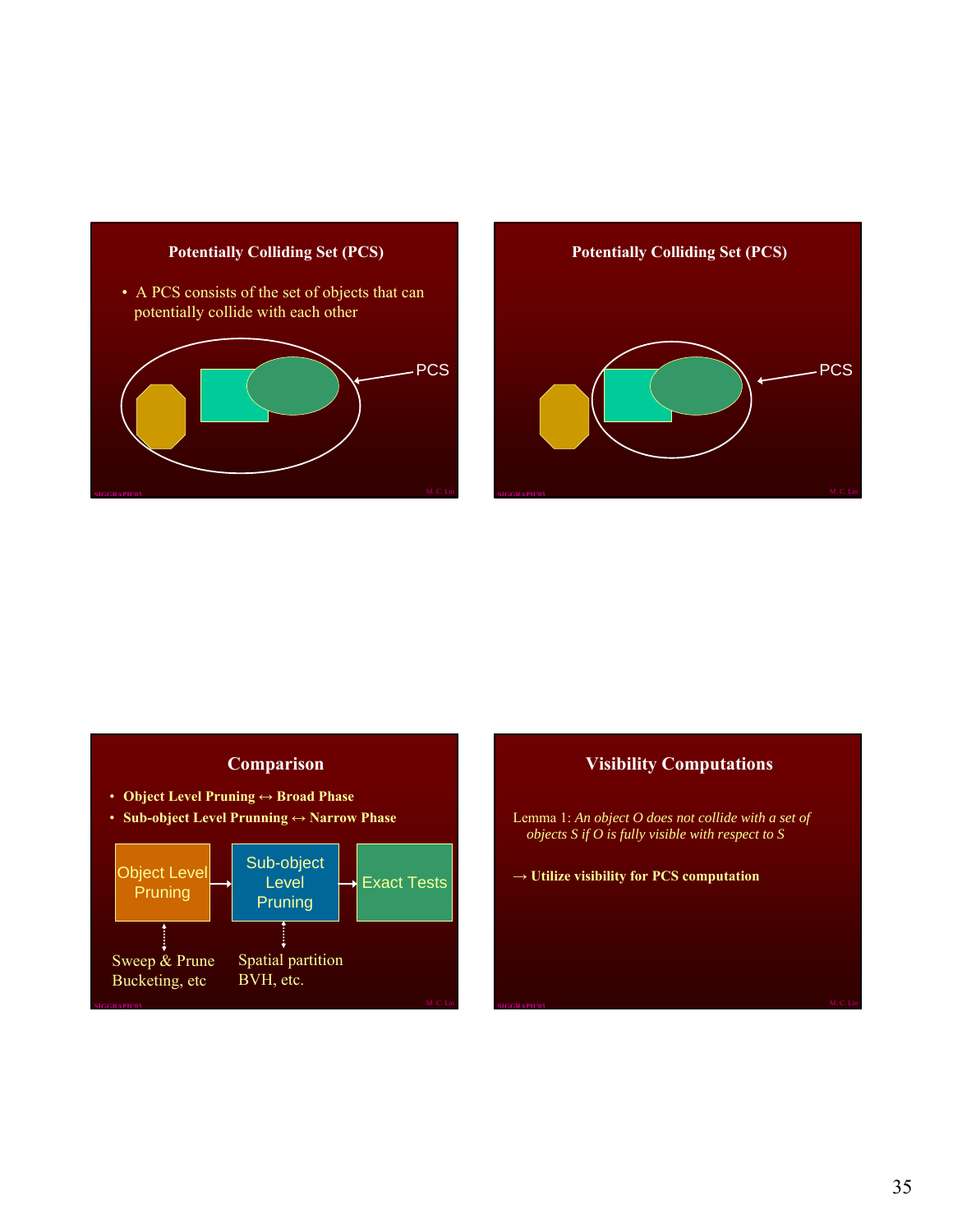

# **PCS Pruning**

Lemma 2: *Given n objects*  $O_1, O_2, \ldots, O_n$ , an object  $O_i$ *does not belong to PCS if it does not collide with*   $O_l, \ldots, O_{i\text{-}l},O_{i+1}, \ldots, O_n$ 

**→ Prune objects that do not collide**

| <b>PCS Pruning</b> |
|--------------------|
|--------------------|

$$
O_1 \ O_2 \ \ldots \ O_{i\text{-}1} \ O_i \ O_{i\text{+}1} \ \ldots \ O_{n\text{-}1} \ O_n
$$

**PCS Pruning**

 $O_1$   $O_2$   $\dots$   $O_{i-1}$   $O_i$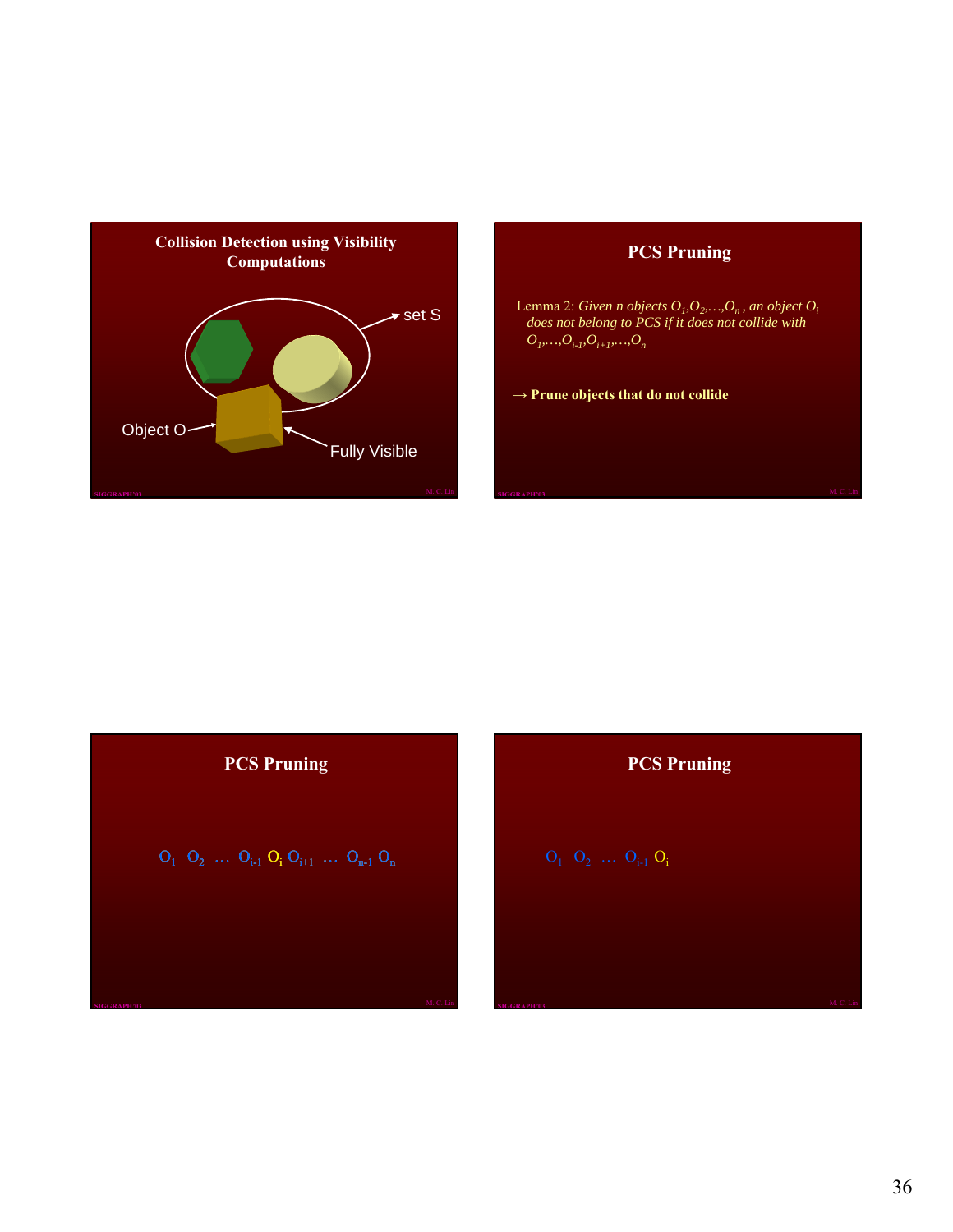

# **PCS Computation**

- Each object tested against all objects but itself
- Naive algorithm is  $O(n^2)$
- Linear time algorithm
	- Uses two pass rendering approach
	- Conservative solution



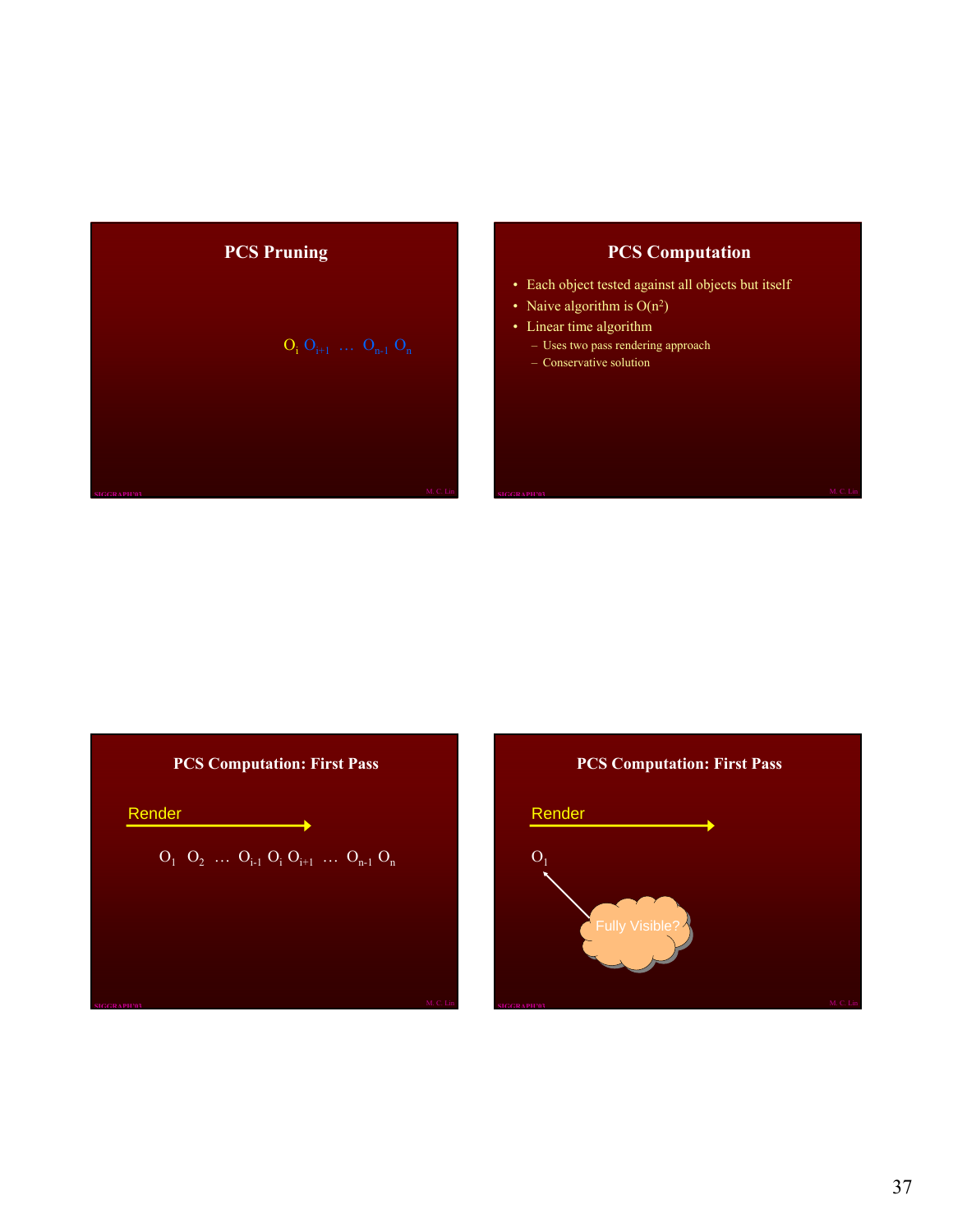





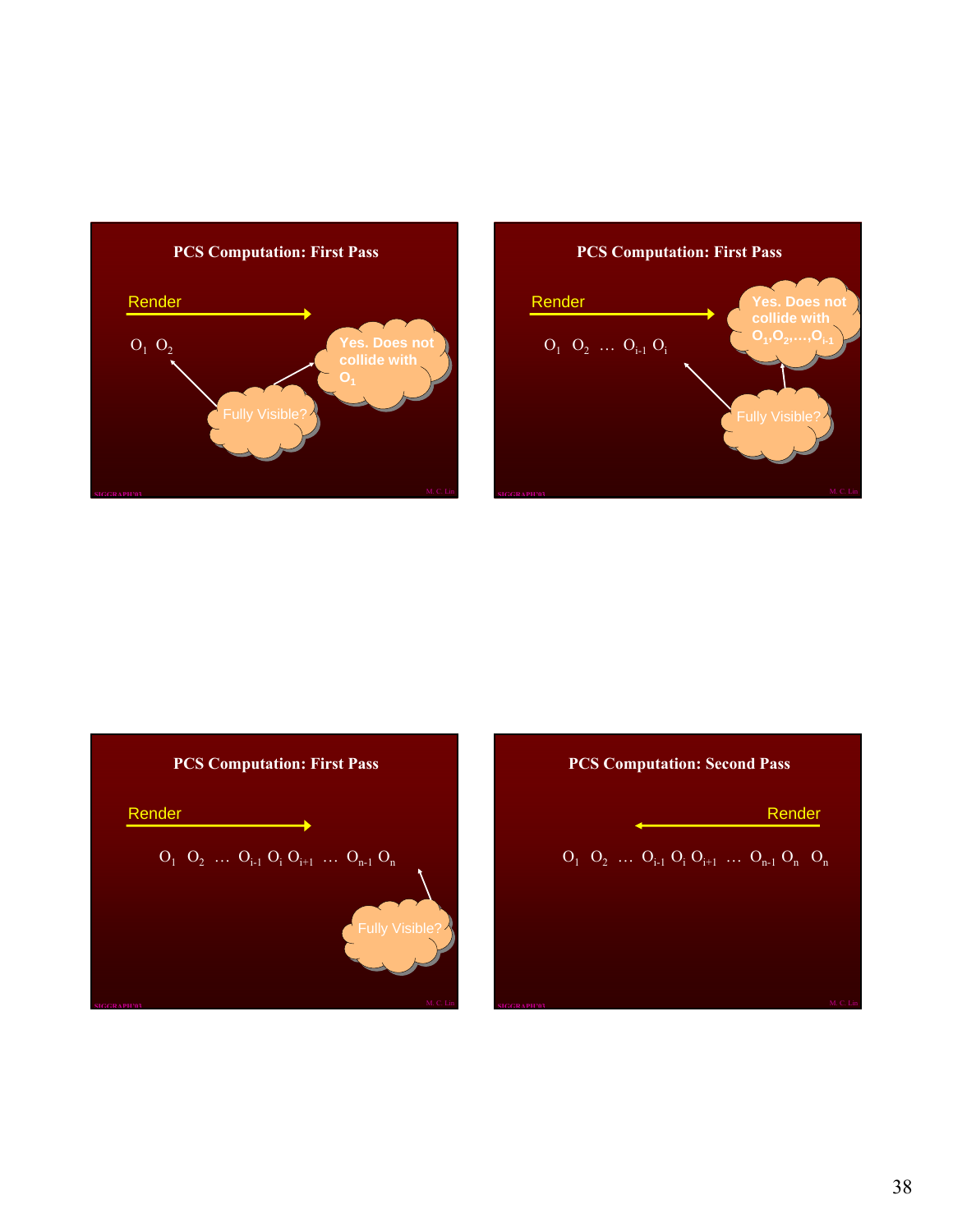





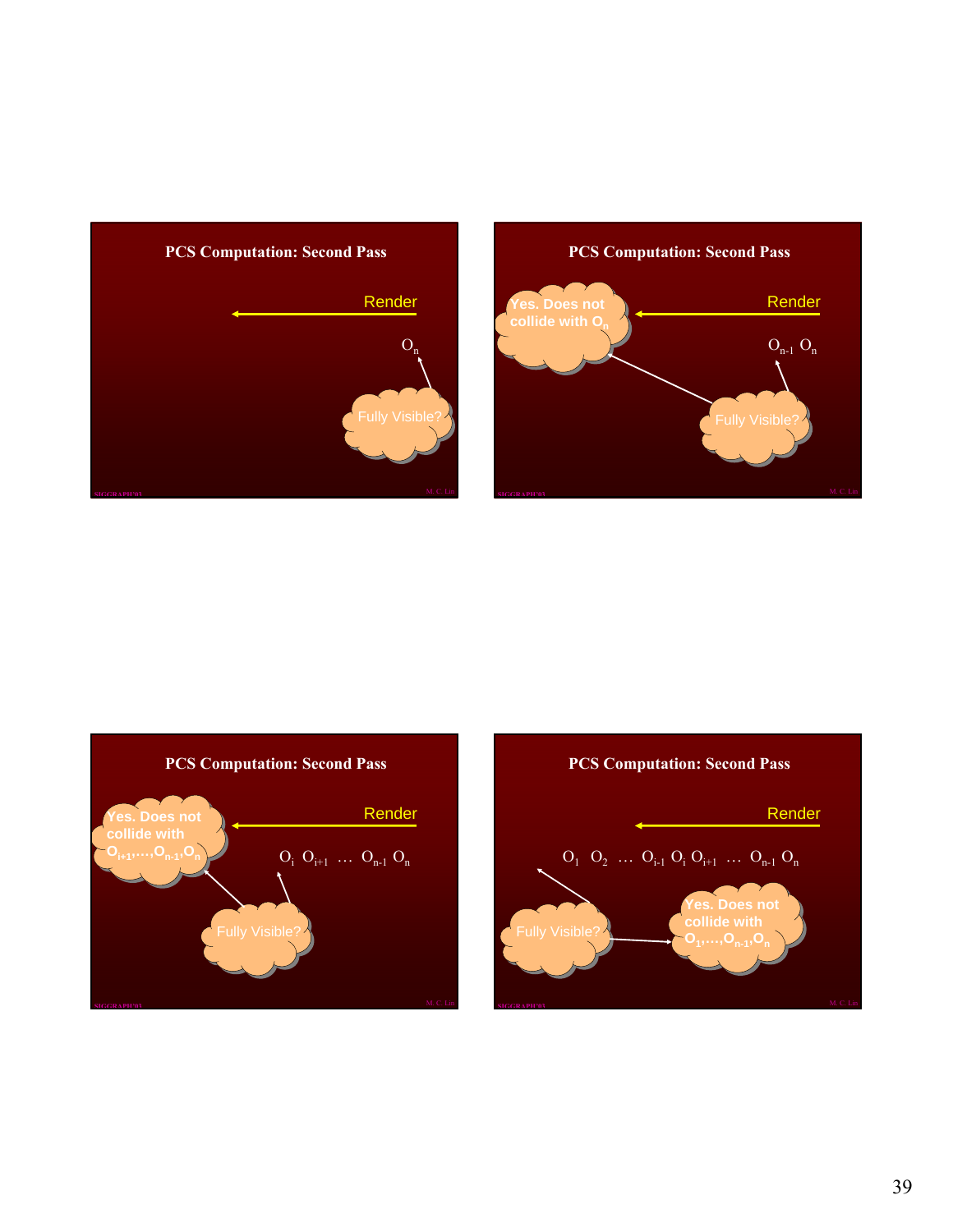

### **PCS Computation**

$$
\begin{array}{ccccccccc} &&&&&&&&\\ &\bigotimes_1 O_2\ O_3\ldots O_{i_2} \bigotimes_1 O_{i+1}\ldots O_{n\cdot 2}\ O_{n\cdot 1}\ O_n &\bigotimes\\ &&&&&&\\ &\bigcup_{{\scriptsize\begin{array}{ccccc}O_1&O_3&\ldots &O_{i\cdot 1}\ O_{i+1}&\ldots &O_{n\cdot 1}\end{array}}}\end{array}
$$

#### **Sub-Object Level: Overlap Localization**

- Each object is composed of sub-objects
- We are given n objects  $O_1, \ldots, O_n$
- Compute sub-objects of each object  $O_i$  that overlap with sub-objects of other objects

#### **Sub-Object Level: Overlap Localization**

- Our solution
	- Test if each sub-object of  $O_i$  overlaps with sub-objects of  $O_1, O_{i-1}$
	- Test if each sub-object of  $O_i$  overlaps with sub-objects of  $O_{i+1},...,O_n$
- Linear time algorithm
- Extend the two pass approach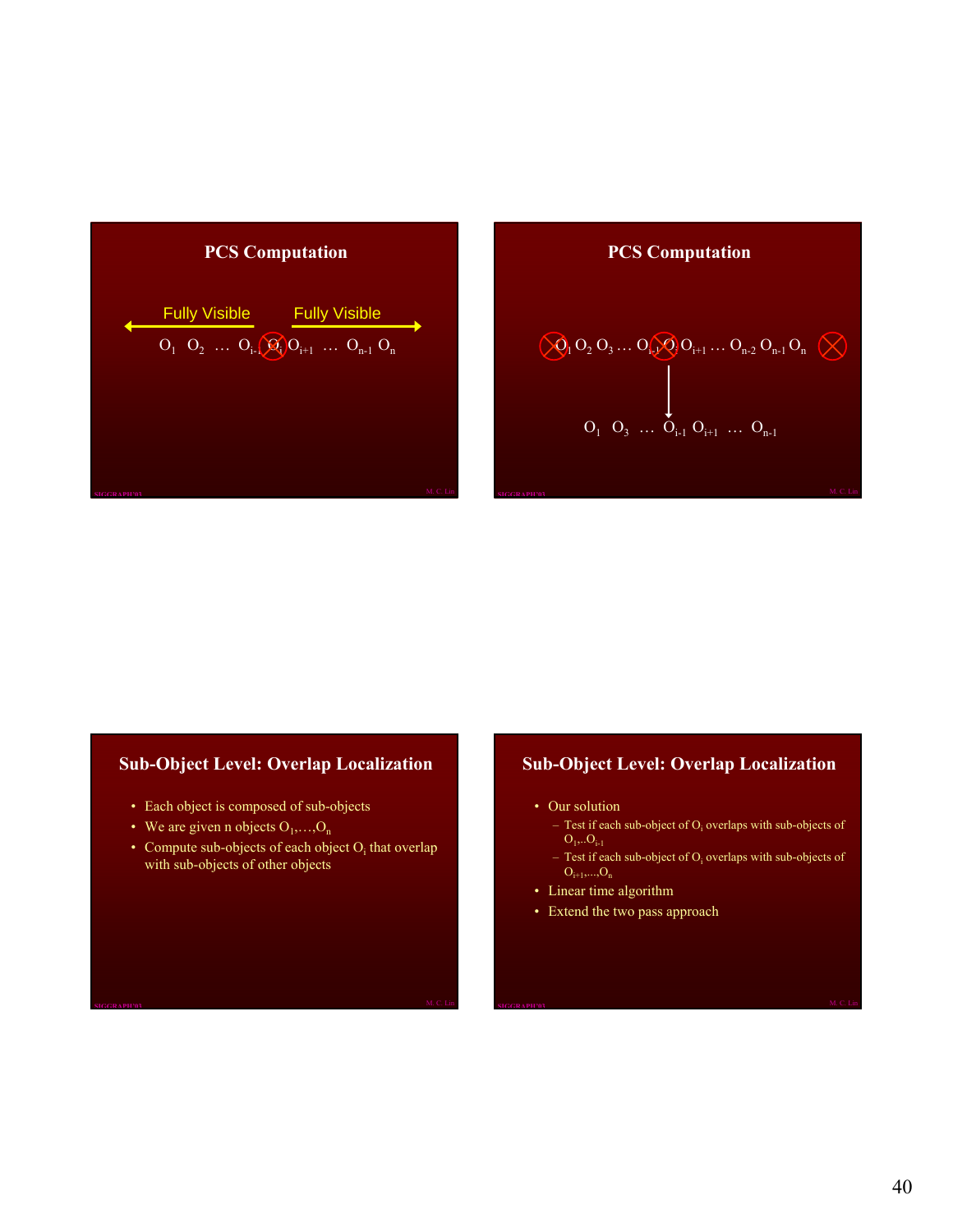

**Sub-Object Overlap Localization: First Pass**

Render sub-objects

$$
O_1\ O_2\ \dots\ O_{i\text{-}1}\ O_i\ O_{i\text{+}1}\ \dots\ O_{n\text{-}1}\ O_n
$$

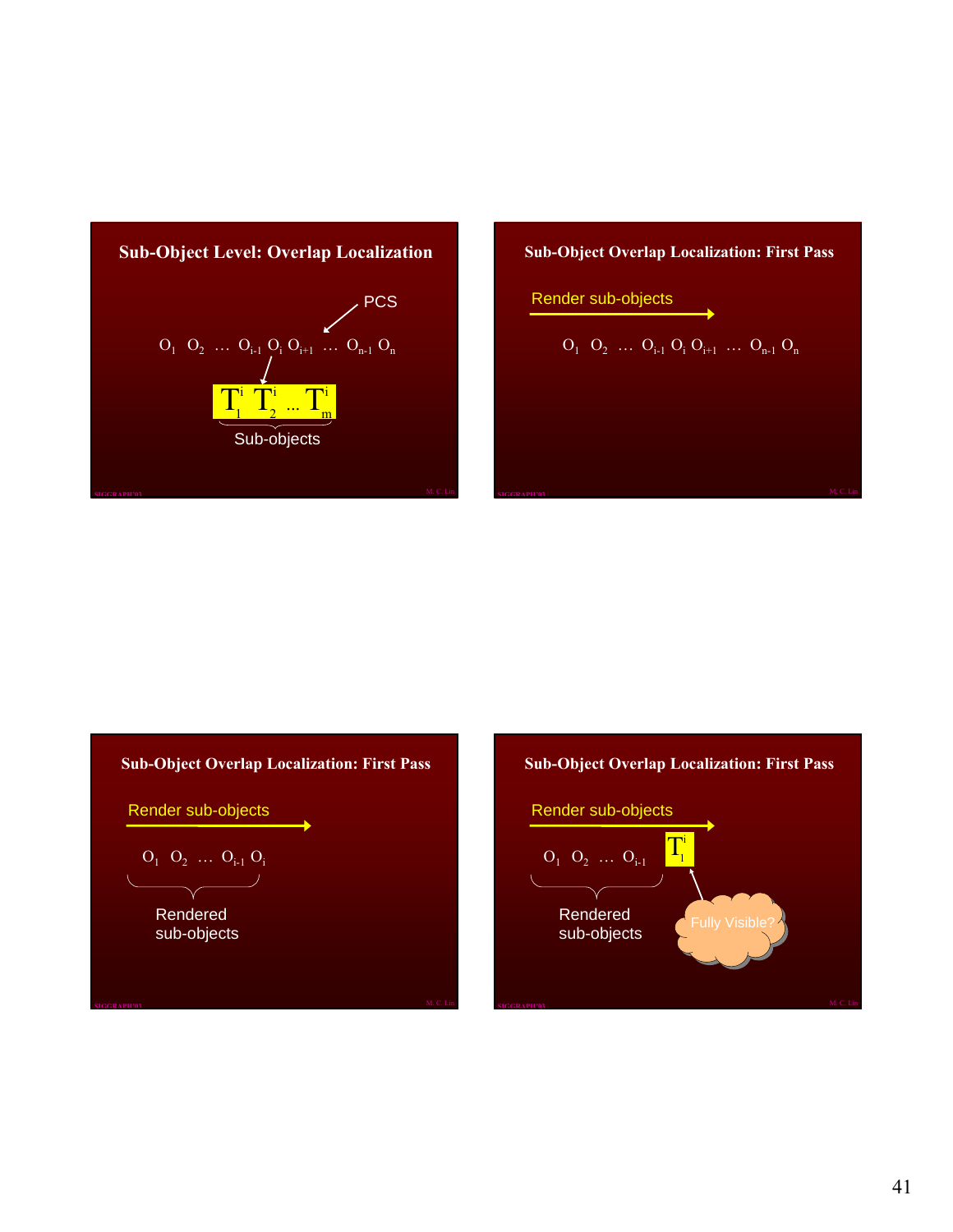





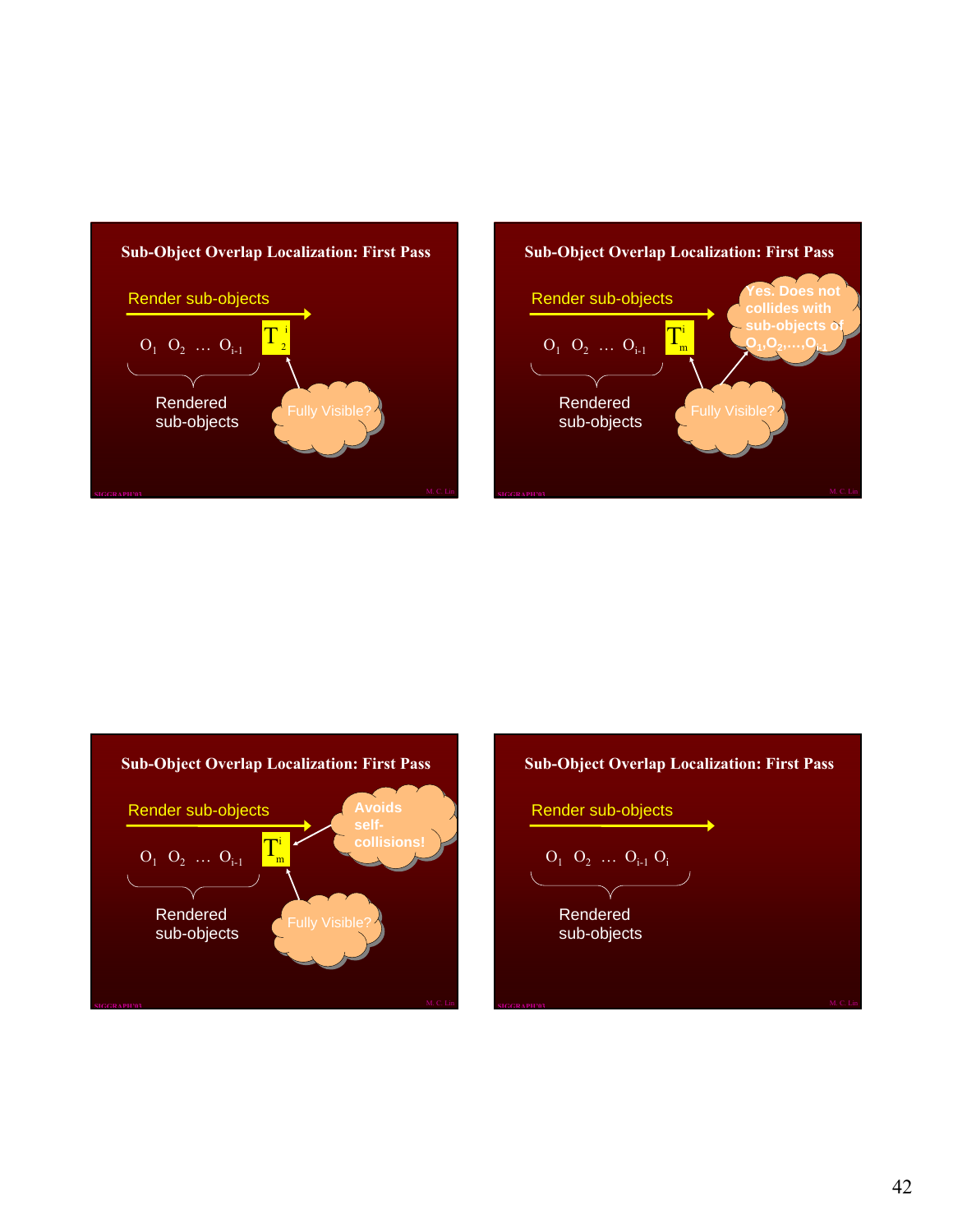

# **Sub-Object Overlap Localization: Second Pass**

Render sub-objects

$$
O_1 O_2 \ldots O_{i\text{-}1} O_i O_{i\text{+}1} \ldots O_{n\text{-}1} O_n
$$

**Sub-Object Level Overlap Localization**

$$
O_1 \ O_2 \ \ldots \ O_{i\text{-}1} \ O_i \ O_{i\text{+}1} \ \ldots \ O_{n\text{-}1} \ O_n
$$

$$
\begin{array}{c}\n\hline\n\otimes \otimes \otimes \\
\hline\n\text{Sub-objects}\n\end{array}
$$

# **Visibility Queries**

- We require a query – Tests if a primitive is fully visible or not
- Current hardware supports occlusion queries – Test if a primitive is visible or not
- Our solution – Change the sign of depth function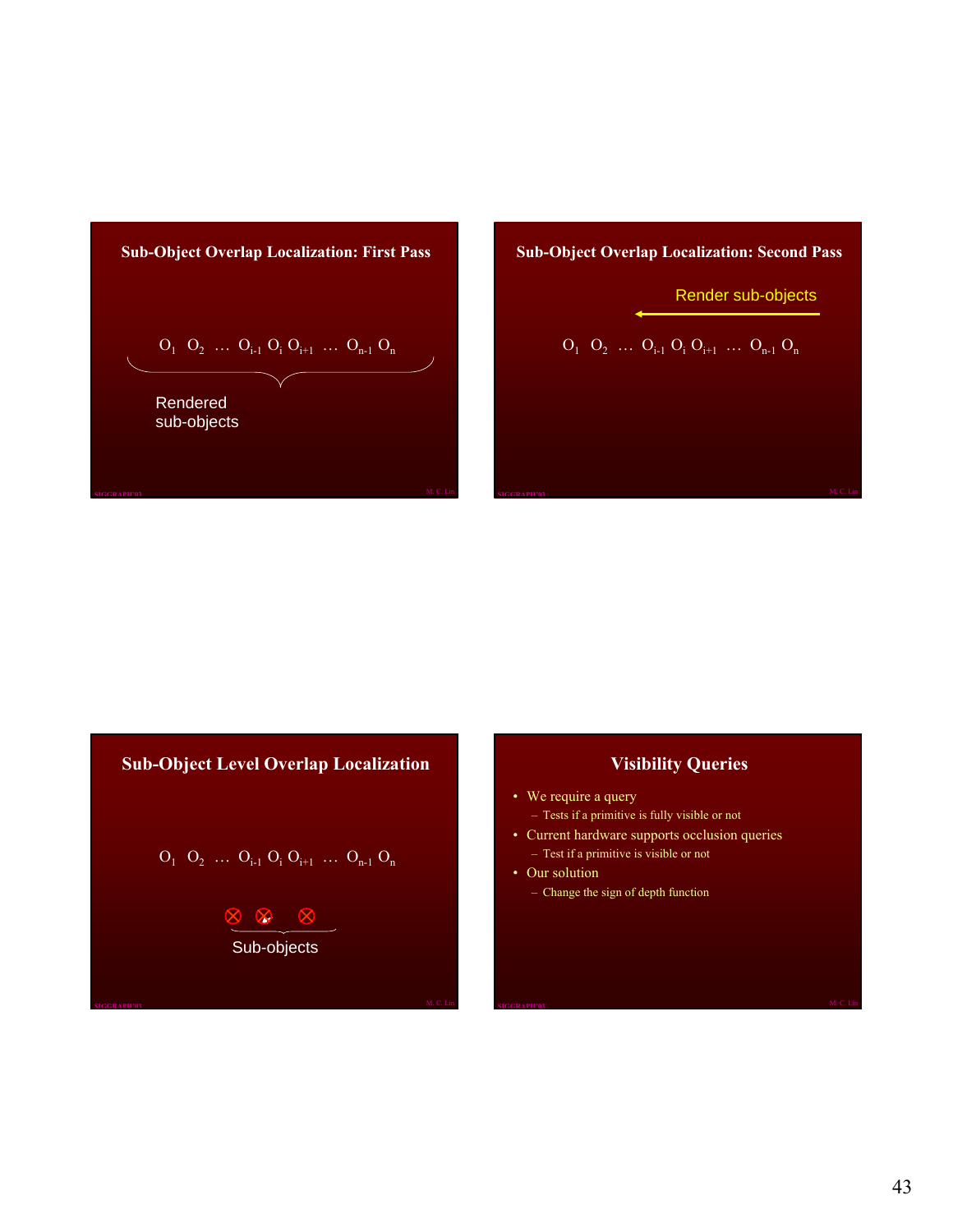|               | <b>Visibility Queries</b> |                                                                  |
|---------------|---------------------------|------------------------------------------------------------------|
|               |                           | Depth function                                                   |
|               | <b>GEQUAL</b>             | <b>LESS</b>                                                      |
| All fragments | Pass                      | Fail                                                             |
|               | Fail                      | Pass                                                             |
|               | Occlusion<br>query        | <b>Query not</b><br>supported                                    |
|               |                           | Examples - HP_Occlusion_test, NV_occlusion_query<br><b>MONTH</b> |

# **Bandwidth Analysis**

• Read back only integer identifiers – Independent of screen resolution

# **Optimizations**

- First use AABBs as object bounding volume
- Use orthographic views for pruning
- Prune using original objects

# **Implementation**

- Dell Precision workstation
- Dell M50 Laptop

[Govindaraju, Redon, Lin, Manocha, GH'03]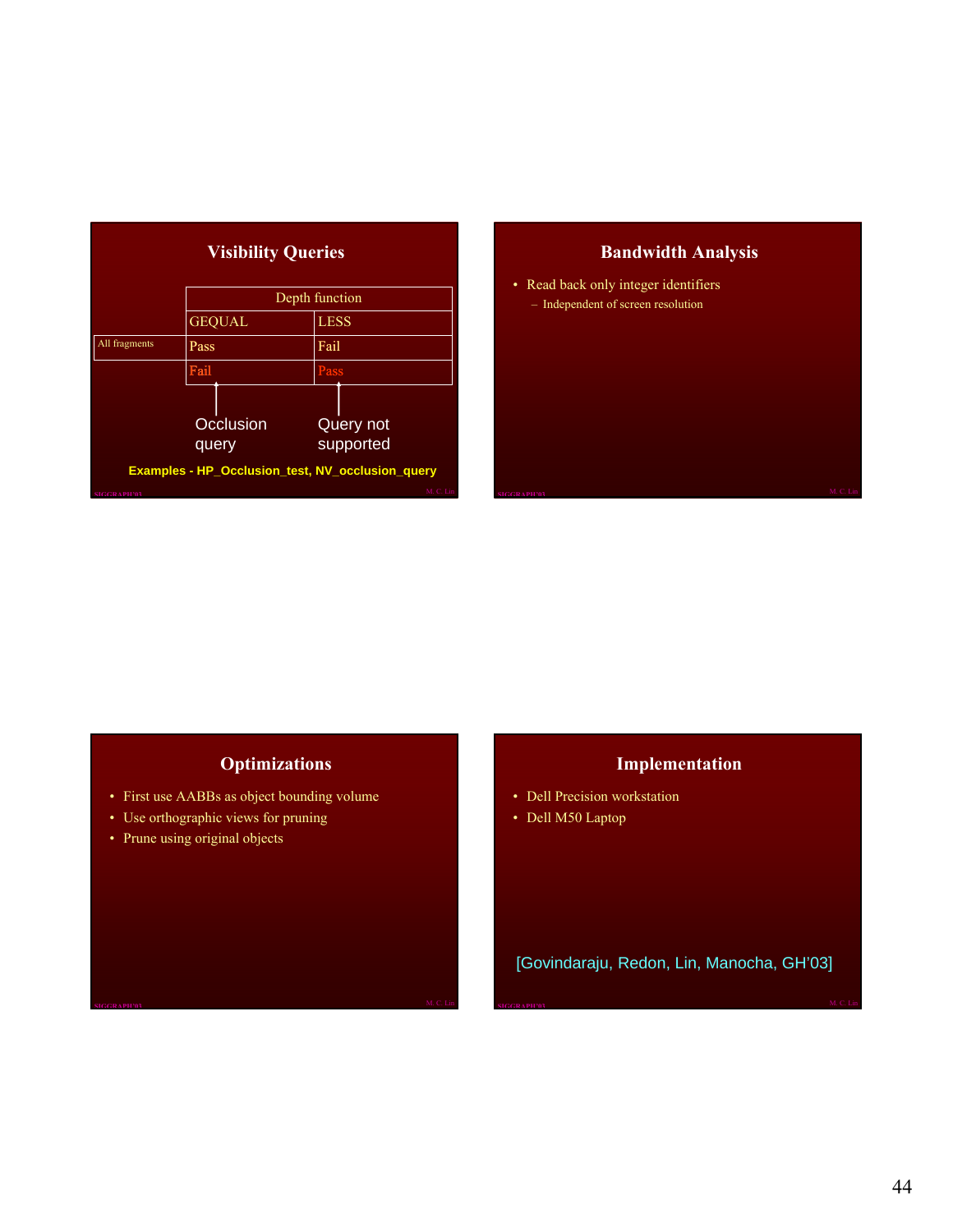

#### **Test Models: Environment 2**



# **Test Model: Environment 3**



- 250K Dragon
- 35K Bunny

# **Test Model: Environment 4**



- Breaking dragon 250K triangles
- Bunny 35K triangles

[Govindaraju, Redon, Lin, Manocha, GH'03]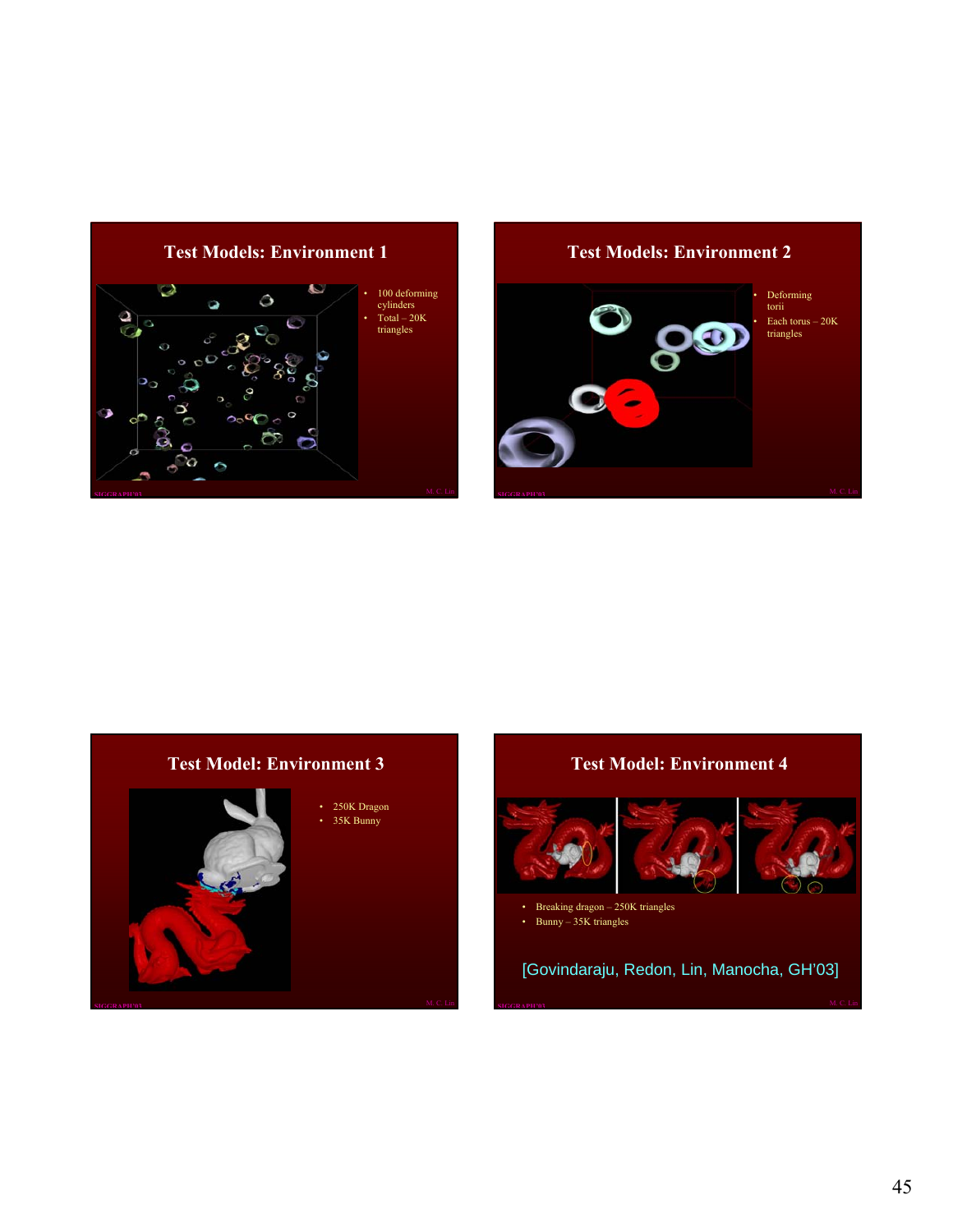#### **Live Demo of Environment 4**

• Dell M50 laptop, 2.4GHz Pentium IV-M CPU, NVIDIA Quadro4 700GoGL GPU, 1GB memory running Windows XP





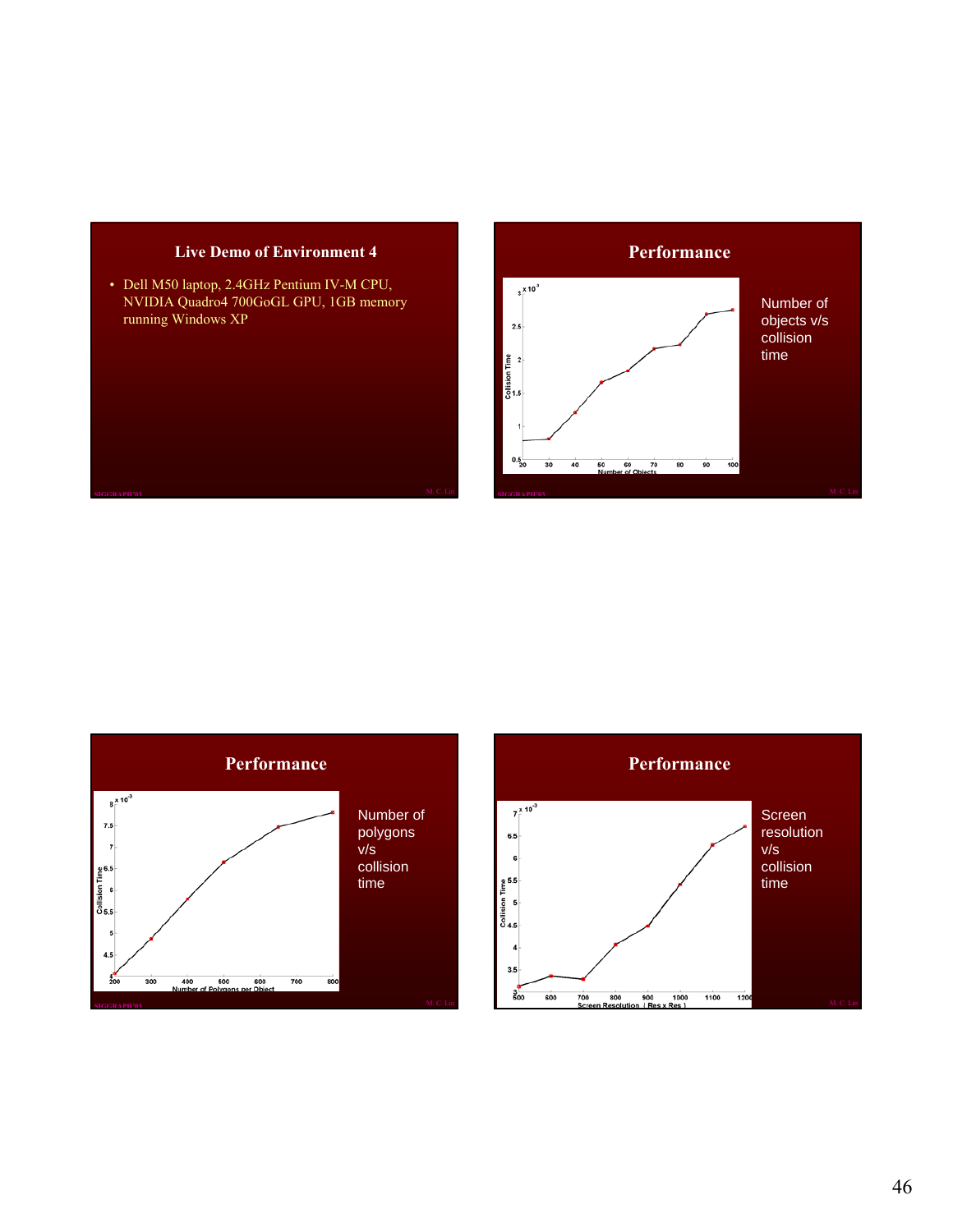#### **Advantages**

- No coherence
- No assumptions on motion of objects
- Works on generic models
- A fast pruning algorithm
- No frame-buffer readbacks
- Applicable to deformable & breaking models

#### **Limitations**

- No distance or penetration depth information
- Resolution limited accuracy
- No self-collision detection

#### **Summary**

- First collision detection using GPU
	- Applicable to polygon soups, open boundary, etc.
	- No assumptions on motion
	- Allowing change of topology and dynamic geometry
- Unified approach for object  $\&$  sub-object level culling
- Linear time PCS computation algorithm
- No frame buffer readbacks

## **Organization**

- 
- 
- **Physically-based Simulation**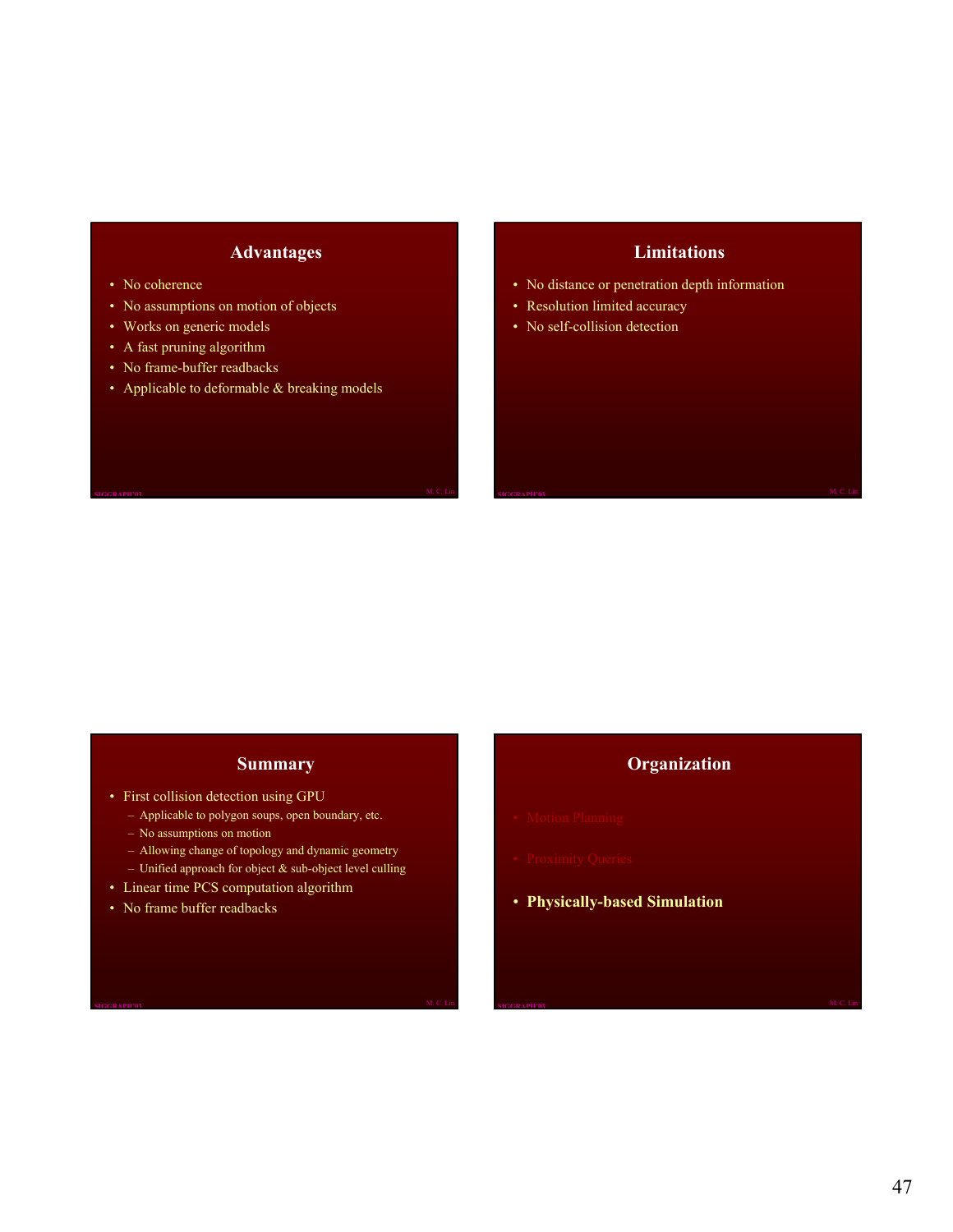#### **Visual Simulation of Ice Growth**





## **Motivation**

• "We built a particle system that produced the effect of fingers of ice … which was tricky, since the particles didn't do that automatically"

- Arnon Manor, Cinesite

#### **Our approach**

- A method for modeling and simulating visually complex structure of ice – both geometrically and optically
	- Physical Simulation using Phase Field Methods
	- Simulation Acceleration using GPUs & Banded Opt.
	- Controlling Complexity
	- Post-Processing for Rendering

[Kim and Lin, SCA'03]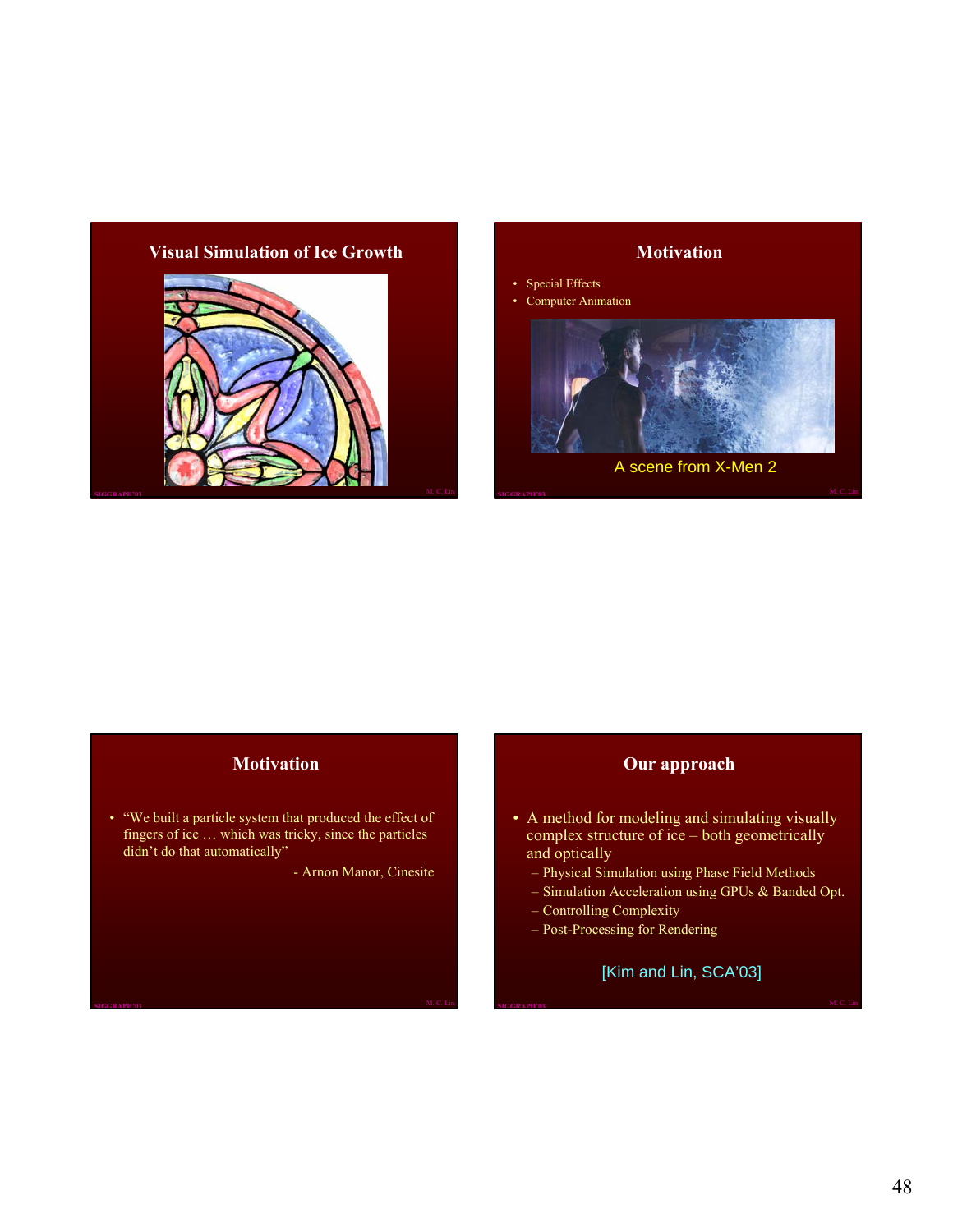



## **GPU Acceleration**

- Fields map easily to GPU
- Framework of [Harris et al. 2002]
	- Fields sent as textures
	- Fragment program runs PDE per texel
	- $-$  ~100 lines of Cg!

#### **Performance**

- Only unbanded currently possible
- No early exit yet on GPU

| Grid Size | CPU(Hz) | GPU(Hz) | Speedup |
|-----------|---------|---------|---------|
| 64x64     | 250     | 624     | 2.50x   |
| 128x128   | 25      | 236     | 9.44x   |
| 256x256   | 8       | 67.47   | 8.43x   |
| 512x512   | 3.5     | 17.67   | 5.05x   |
| 1024x1024 | 1.08    | 3.77    | 3.49x   |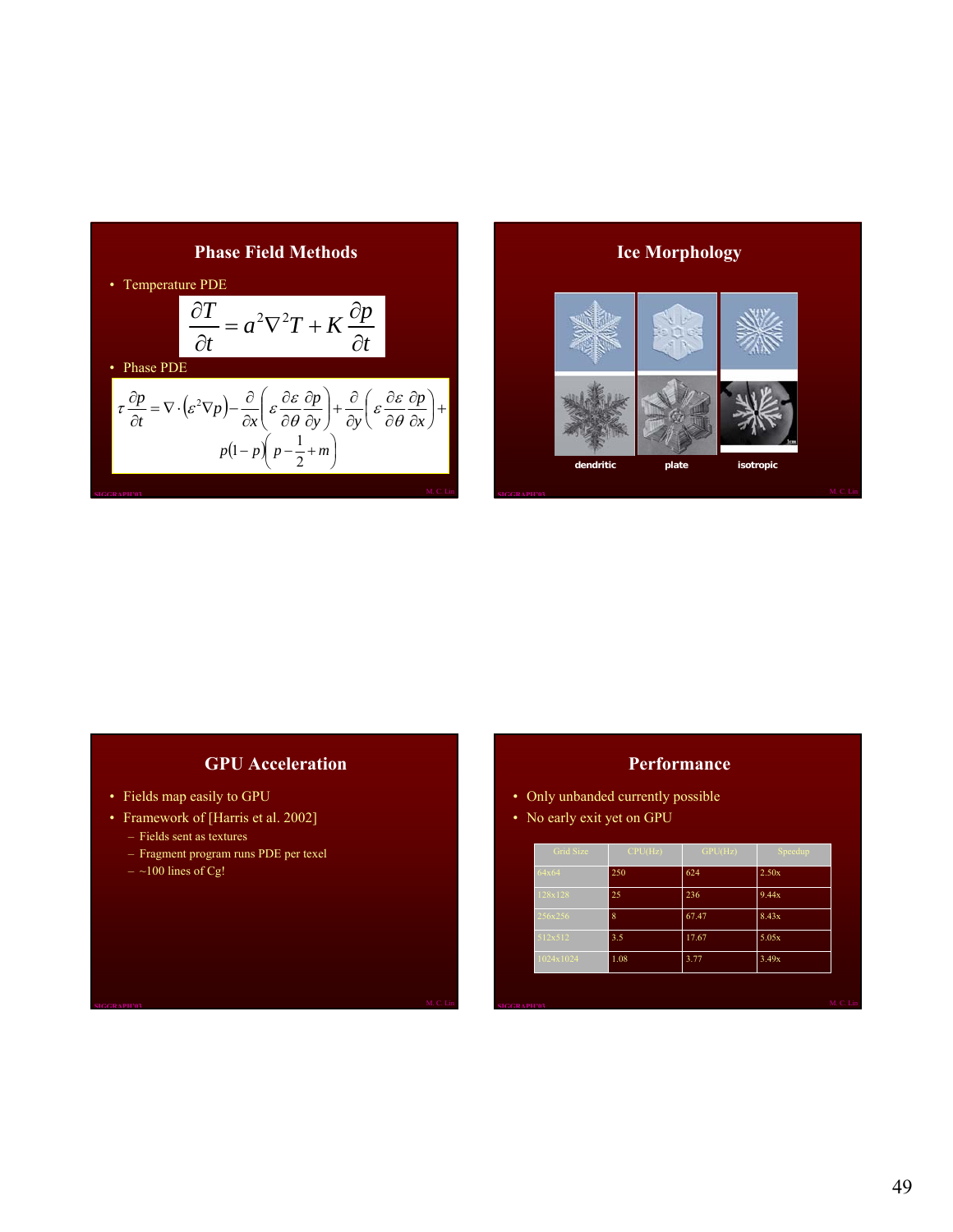

#### **Future Work**

- Extension to motion planning of deformable robots and other types of constraints
- PD computation for rotational movement using GPU
- Continuous Collision Detection using GPUs
- Physically-based modeling of paint media, phase transition (melting, solidification, etc)

#### **Collaborators**

**SIGGRAPH'03** M. C. Lin **Bill Baxter Tim Culver Mark Foskey Maxim Garber Naga Govindaraju Kenny Hoff John Keyser Theodore Kim Young Kim Dinesh Manocha Miguel Otaduy Charles Pisula Stephan Redon Andrew Zaferakis M. C. Lin SIGGRAPH'03 SIGGRAPH'03** M. C. Lin

#### **Acknowledgements**

**Stephen Ehmann Stefan Gottschalk Sarah Hoff David Hsu Eric Larsen Jean-Claude Latombe Jean-Paul Laumond**